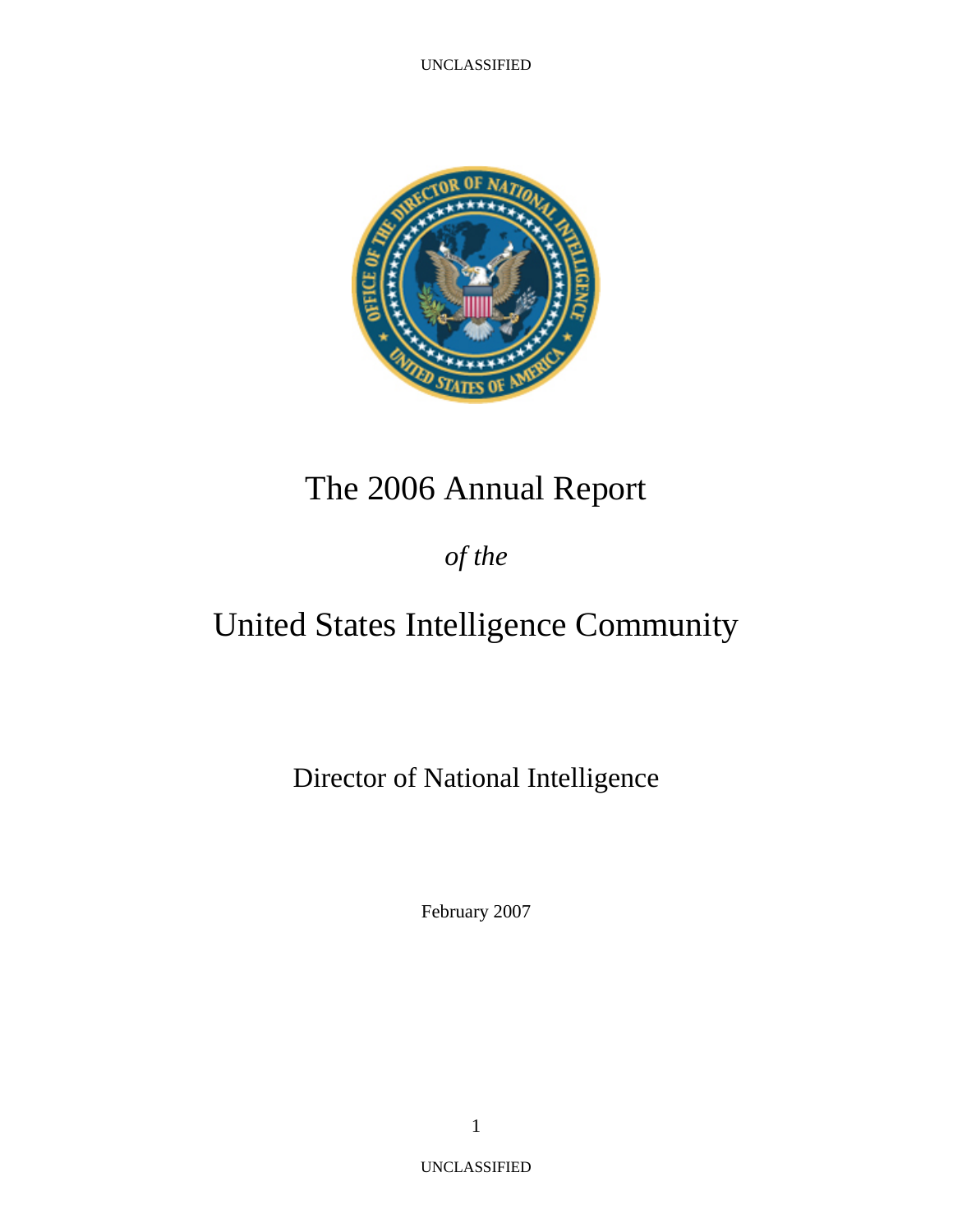

### **Foreword**

On behalf of the President, it is my honor to present this report on the performance of the Intelligence Community (IC) in Fiscal Year (FY) 2006.

The IC underwent a great deal of change last year. The Office of the Director of National Intelligence embraced the reforms mandated by the Intelligence Reform and Terrorism Prevention Act of 2004 and guided the integration of the 16 elements that comprise the IC as outlined in the *National Intelligence Strategy*. This report details our efforts to meet the objectives articulated in that strategy. It is intended to complement my Annual Threat Assessment testimony to Congress and the analyses contained in my submission of the budget request for the National Intelligence Program for FY 2008.

The widest range of information has been included in this report to provide an accurate picture of what we have achieved and what we will achieve. Because this report is an unclassified document (per the statutory requirement), it cannot discuss all the details of our activities and plans. Nevertheless, I believe it provides the essential context for understanding the IC's achievements and intentions. It is important to remember that a large portion of our overall effort—both in the programs that I oversee and in the organic intelligence elements of the Department of Defense—helped to provide our service personnel on the front lines in Iraq and Afghanistan with unmatched intelligence support to protect them from harm and ensure the success of their operations.

Despite the many challenges the men and women in our Nation's intelligence services faced in FY 2006, their professionalism and dedication are unmatched, and our Nation owes them a great deal. Of course, none of our progress would be possible without the close and continuing support from our partners in Congress, whose continued support and encouragement are enduring sources of strength for the IC.

Sincerely,

Am highport

John D. Negroponte

UNCLASSIFIED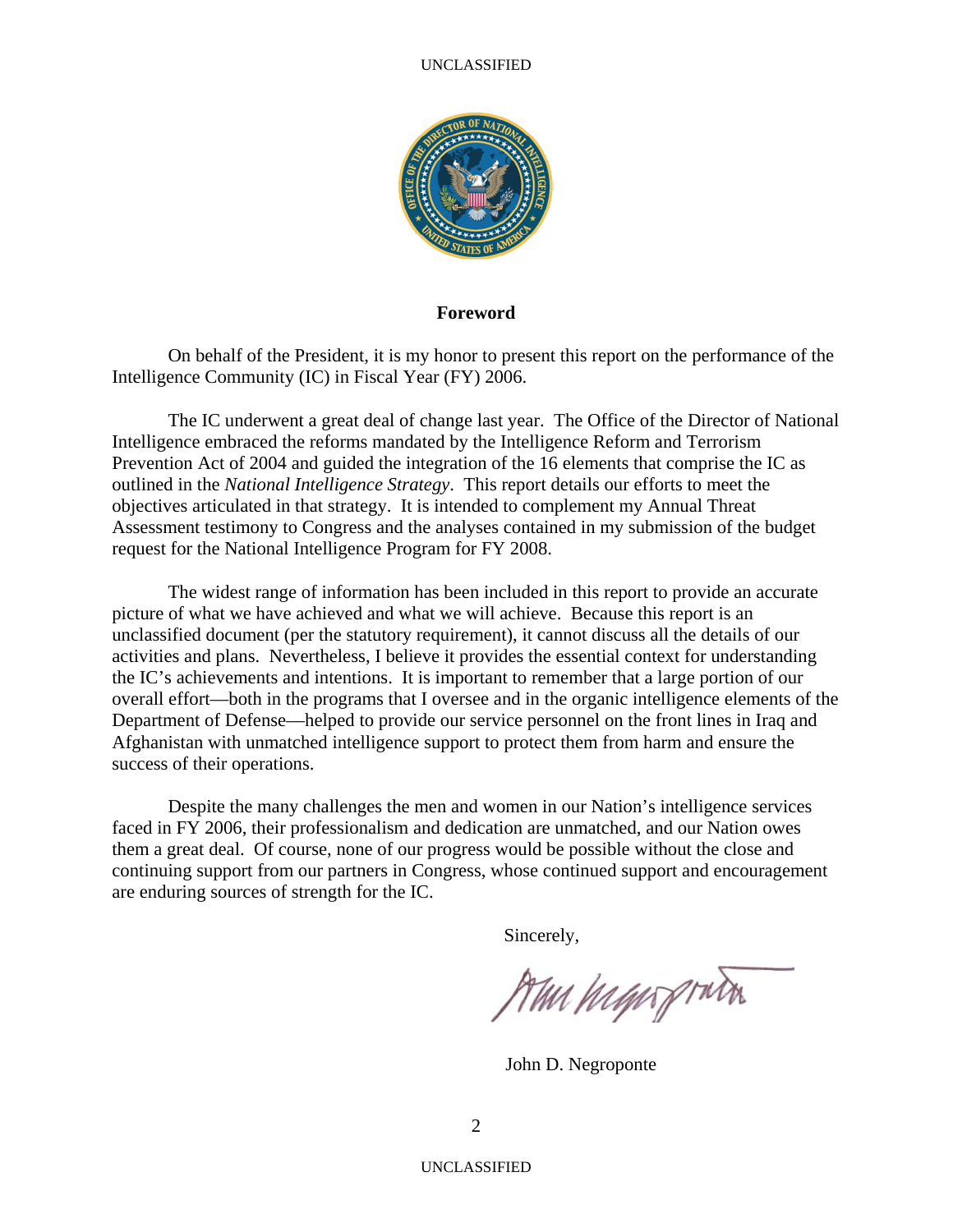# **Contents**

| Page |
|------|
|      |
|      |
|      |
|      |
|      |
|      |
|      |
|      |
|      |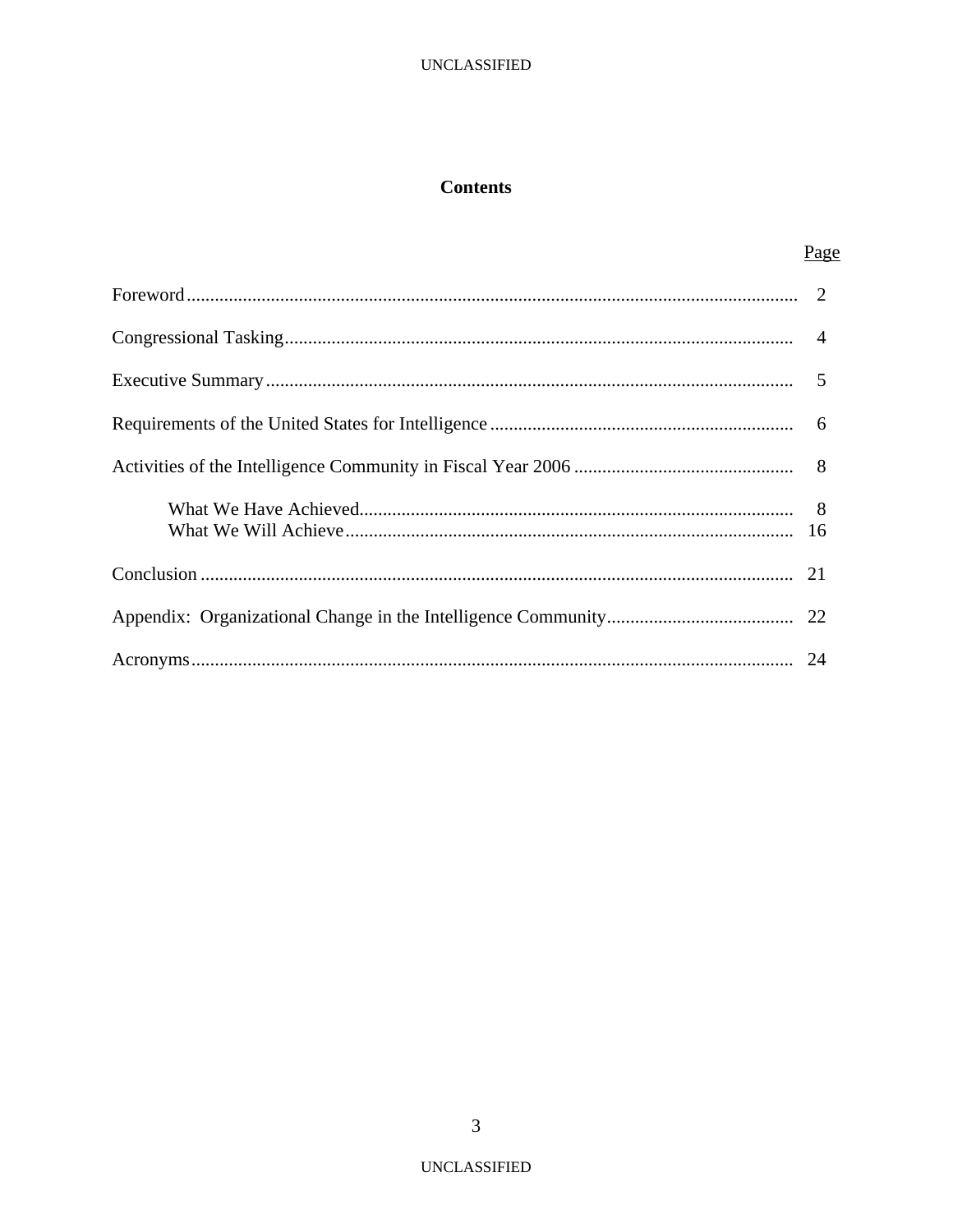## **Congressional Tasking**

This report is required under the following provisions of the National Security Act, as amended (50 USC 404d):

*(a) 1(A) Not later each year than the date provided in Section 415b of this title [February 1] the President shall submit to the congressional intelligence committees a report on the requirements of the United States for intelligence and the activities of the intelligence community.* 

*(B) Not later than January 31 each year, and included with the budget of the President for the next fiscal year under Section 1105(a) of Title 31, the President shall submit to the appropriate congressional committees the report described in subparagraph (A).* 

*2 The purpose of the report is to facilitate an assessment of the activities of the intelligence community during the preceding fiscal year and to assist in the development of a mission and a budget for the intelligence community for the fiscal year beginning in the year in which the report is submitted.* 

*3 The report shall be submitted in unclassified form, but may include a classified annex.* 

*(b) Matters covered* 

*1 Each report under subsection (a) of this section shall—* 

*(A) Specify the intelligence required to meet the national security interests of the United States, and set forth an order of priority for the collection and analysis of intelligence required to meet such interests, for the fiscal year beginning in the year in which the report is submitted; and* 

*(B) Evaluate the performance of the intelligence community in collecting and analyzing intelligence required to meet such interests during the fiscal year ending in the year preceding the year in which the report is submitted, including a description of the significant successes and significant failures of the intelligence community in such collection and analysis during that fiscal year.* 

*2 The report shall specify such matters under paragraph 1(A) in sufficient detail to assist Congress in making decisions with respect to the allocation of resources for the matters specified.*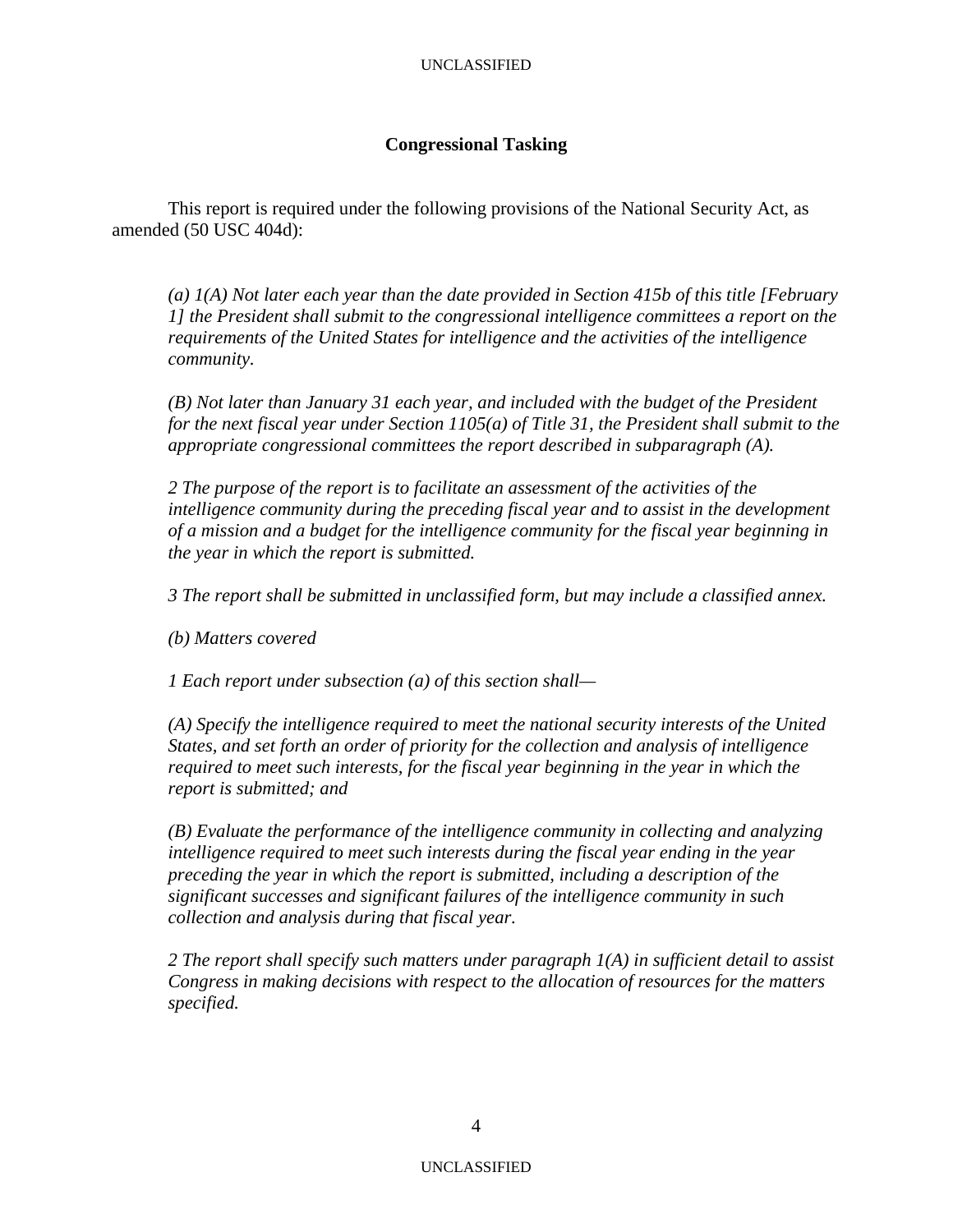# **Executive Summary**

 In Fiscal Year (FY) 2006, the Intelligence Community (IC) contributed to the security of the United States and helped protect and advance national interests. Building on the important structural changes made just before FY 2006, the IC acted in a more integrated manner than ever before against our most important objectives, as expressed in our *National Intelligence Strategy*, assisting decisionmakers to understand the world around us and to act on behalf of the United States. Major accomplishments included work with military, diplomatic, and law enforcement officials in their efforts to

- Neutralize terrorists, their allies, and their plots, to include Abu Musab al Zarqawi in Iraq
- Identify and even disrupt the efforts of those seeking and spreading weapons of mass destruction
- Monitor and assist democratic reforms around the globe
- Understand the intentions and capabilities of hard-target regimes and their agents
- Watch the horizon for gathering threats and provide situational awareness during crises such as those in Lebanon and Darfur

 Not all of our efforts in FY 2006 met with success, however, and significant challenges remain. In several areas, we have yet to achieve the transformation and integration of the IC called for in the Intelligence Reform and Terrorism Prevention Act of 2004. By its nature, this integration will be a long process, but its benefits in many areas are already evident, spurring increased support among the agencies and their customers for continuing the efforts at an accelerated pace. We are also seeing more clearly where the true challenges lie—and building the trust within the IC that will be necessary to address them.

 In accordance with the statutory requirement to present this annual report, its text is divided into two sections. The first section states the requirements of the United States for intelligence in the next FY to come (FY 2008). The second section discusses the performance of the IC in the FY that just ended (FY 2006).

 The requirements of the United States for intelligence remain large and likely to expand in the years ahead. The IC helps inform and implement decisions of our Nation's senior leaders while ensuring that the premises on which their strategic formulations rest remain valid in an ever-changing world. Doing so is all the more imperative today, with our Armed Forces engaged in Iraq, Afghanistan, and other battlefronts, and with our citizens and allies at risk of attacks from enemies bent on destruction. Our *National Intelligence Strategy* and an improved, dynamic process of identifying policymakers' priorities are helping to focus the IC's efforts on these requirements.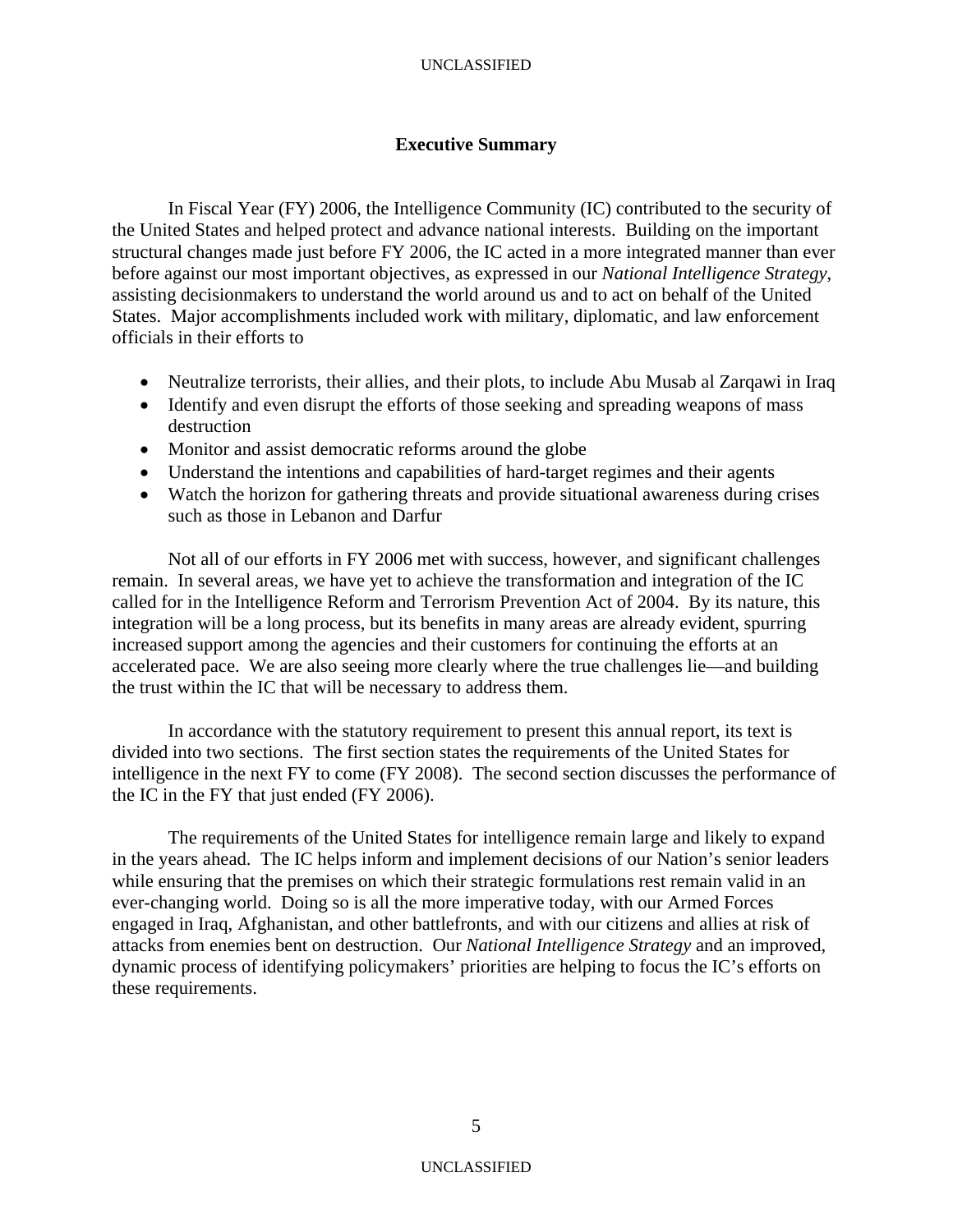## **Requirements of the United States for Intelligence**

 The overarching purpose of the Intelligence Community (IC) has always been to help inform and implement decisions of our Nation's senior leaders, while ensuring that the premises on which their strategic formulations rest remain valid in an ever-changing world. The attacks of September 11, 2001 taught us that geography is no longer a bulwark against threats, and that an increasingly networked global economy can facilitate the acts of cunning adversaries who wish to harm America and its interests at home and abroad. Our service men and women on the battlefronts in Iraq and Afghanistan, moreover, face such adversaries face-to-face and supporting them in this struggle has and necessarily will continue to require a substantial share of the IC's efforts. As articulated in the first-ever *National Intelligence Strategy* (NIS) issued in October 2005, our national intelligence effort for the foreseeable future must perform five major missions to support the national security requirements of the United States:

- *Defeat terrorists at home and abroad by disarming their operational capabilities and seizing the initiative from them by promoting the growth of freedom and democracy.*  The United States is fighting a war against terror in which our first priority is to identify, disrupt, and destroy terrorist organizations of global reach and attack their leadership; their command, control, and communications; and their material support and finances. Intelligence has to stay ahead of current and emerging dangers and, where possible, disrupt attacks before they materialize. No nation is safe from attack when ruthless enemies can build sanctuaries from which to spread their messages of hate and train operatives to hide in civilian populations.
- *Prevent and counter the spread of weapons of mass destruction (WMD).* The comprehensive strategy of the US government to combat WMD includes proactive counterproliferation efforts, strengthened nonproliferation efforts to prevent rogue states and terrorists from acquiring these technologies, robust methods to interdict or minimize actual attacks, and effective consequence management to respond to the effects of their use—whether these threats are posed by terrorists or hostile states. Intelligence support is vital in all of these areas.
- *Bolster the growth of democracy and sustain peaceful democratic states.* We have learned to our peril that the lack of freedom in one state endangers the peace and freedom of others, since failed states can serve as a refuge and breeding ground for extremism. Self-sustaining democratic states are essential to world peace and development, and intelligence helps decisionmakers understand and act on challenges and opportunities in this field.
- *Develop innovative ways to penetrate and analyze the most difficult targets.* America's toughest adversaries know a great deal about our intelligence system and are becoming better at hiding their intentions and capabilities. Some adversaries are ruled by closed leadership cadres and protected by disciplined security and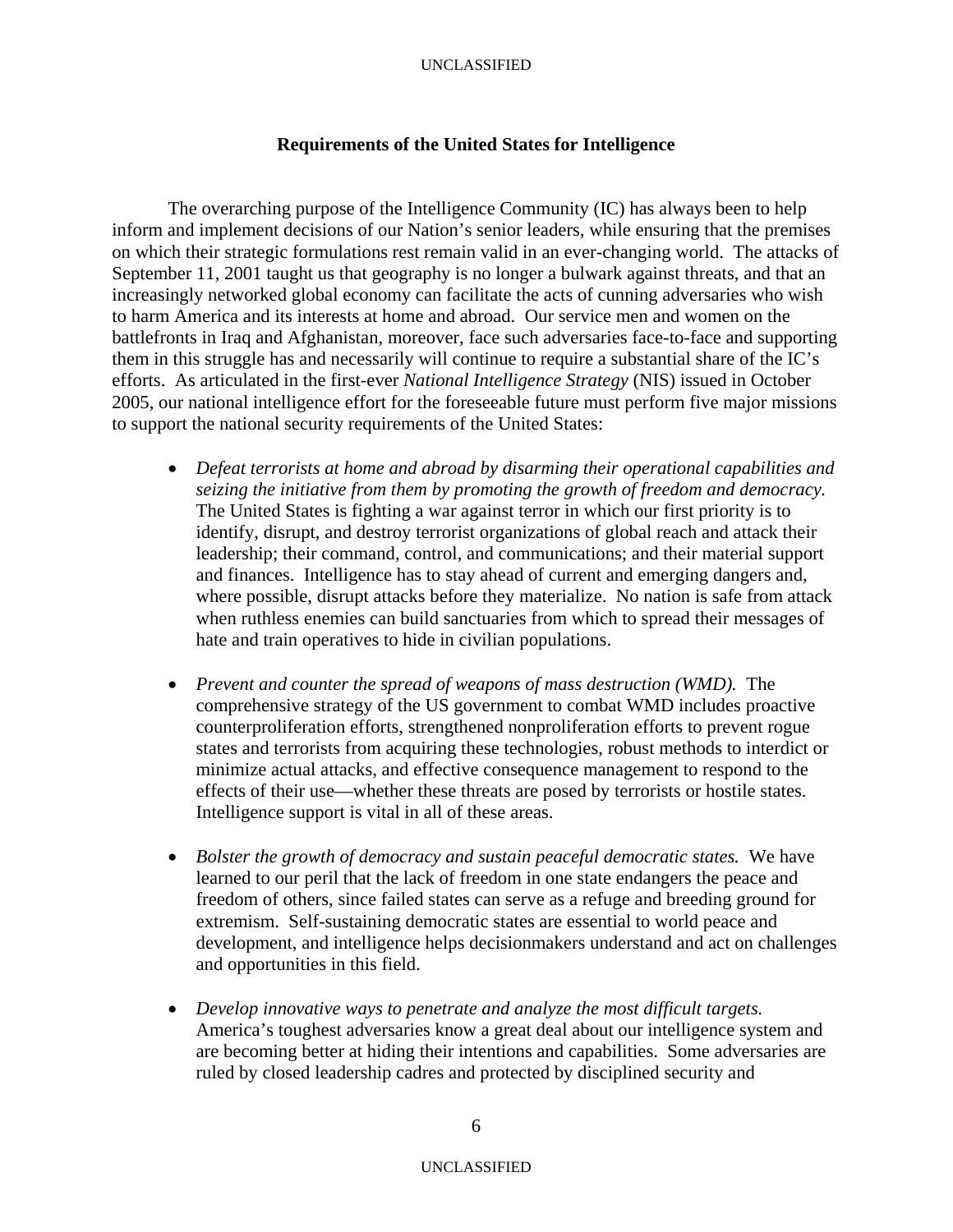intelligence services. Others are amorphous groups or networks that may share common goals, training, and methods, but operate independently.

• *Anticipate developments of strategic concern and identify opportunities as well as vulnerabilities for decisionmakers.* In a world in which developments in distant reaches of the globe can quickly affect American citizens and interests at home and abroad, the IC must alert policymakers to problems before they escalate and provide insights into their causes and effects. Analysis must do more than just describe what is happening and why; it must identify a range of opportunities for (and likely consequences of) diplomatic, military, law enforcement, economic, financial, or homeland security action. To support policymakers, the IC should develop, sustain, and maintain access to expertise on every region, every transnational security issue, and every threat to the American people.

Establishing an exact order of priorities among these missions can be difficult, as they are dynamic and interdependent*.* A key instrument for keeping the IC attentive to both policymaker concerns and potential shocks is the *National Intelligence Priorities Framework* (NIPF), managed by the Office of the Director of National Intelligence (ODNI). The NIPF process gathers the needs of senior decisionmakers across the US government on a semi-annual basis to support prudent allocation of both collection and analytical resources for the following 6-to-12 months. In contrast to earlier attempts to create such a tool, the NIPF has benefited from ongoing engagement by the National Security Council, with two Presidentially approved updates in 2006. Review of the *NIS* every six months, moreover, will enable consideration of larger and longer-range shifts in our priorities.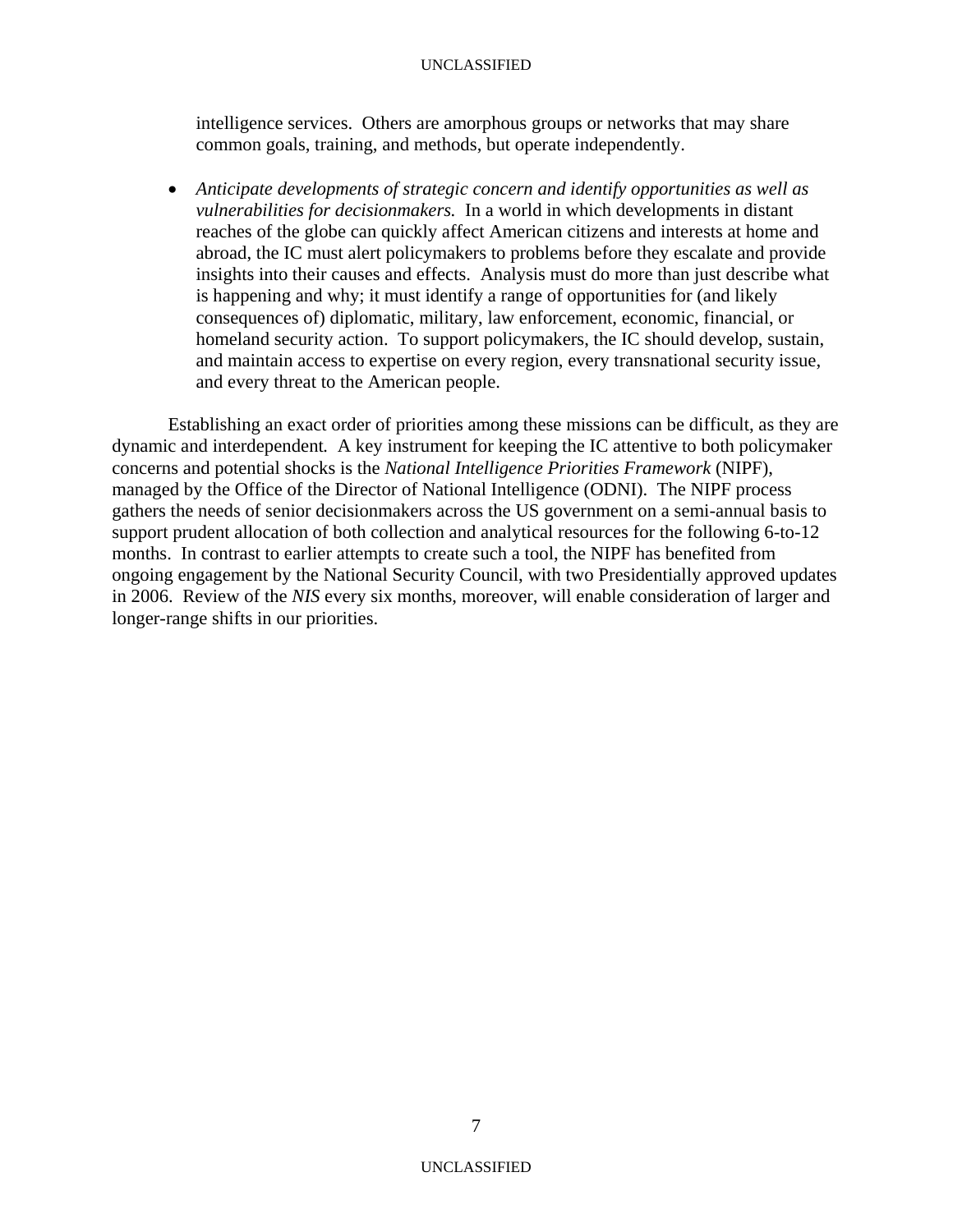## **Activities of the Intelligence Community in Fiscal Year 2006**

The IC contributed to the security of the United States and helped advance important national interests in Fiscal Year (FY) 2006. Implementation of reforms mandated in the Intelligence Reform and Terrorism Prevention Act (IRTPA) of 2004 and the President's Commission on the Intelligence Capabilities of the United States Regarding Weapons of Mass Destruction (the WMD Commission) enhanced the IC's ability to support policymakers, senior leaders, diplomats, commanders on the battlefield, officials, and law enforcement officers. The activities of the dedicated men and women of the IC, including those who bravely gave their lives while defending the United States, made all Americans safer.

Our efforts to integrate and transform the IC are important to meeting the needs and expectations of senior decisionmakers, the US government, and the American public. Several more years will be needed to fully achieve the goals of the IRTPA and other recommendations. We have made progress, but also face several obstacles. It is essential that the IC's activities be held to high standards of efficacy—and then adjusted if they fall short. The challenges to this transformation provide the context for understanding the developments—both the achievements and the shortcomings. The following is an account of the IC's performance of its missions on behalf of the United States and an assessment of that effort in light of the resources, authorities, and guidance given to the IC to perform its duties. Its sections describe the IC's progress in FY 2006 as well as shortfalls and unfinished business.

## **What We Have Achieved**

The DNI's *NIS* helped to guide the efforts of the IC and to tie them to the larger goals of the President's *National Security Strategy*. Released just after the start of FY 2006, the NIS marked an innovation for the IC in identifying specific missions, naming the ODNI seniors responsible for the IC's progress toward attaining them, and tying program and budget decisions to an overall strategy. As a public document, moreover, it put the DNI and his deputies on record in a way that makes all IC officers aware of where they fit in the overall scheme, and will promote greater transparency in achieving NIS objectives.

The principle underlying the *NIS* is the transformation of the Community through the integration of its functions. Its five mission objectives and ten enterprise objectives are beginning to shape the Community as they are translated into strategic implementation plans (approved by the DNI in July 2006) and policy changes. The DNI-signed capstone IC Directive 1, Policy Directive for Intelligence Community Leadership, May 2006, articulated the roles and responsibilities of the DNI and the ODNI codified in the IRTPA. This document established the National Intelligence Policy System for the management of the IC, and it comprises a framework and process for the development and conveyance of overarching policy and guidance. Fortyeight DNI policies were approved and disseminated during 2006. Strategy and policy are implemented through program and budget decisions. The ODNI has revised the National Intelligence Program (NIP) budget structure, for instance, to improve transparency and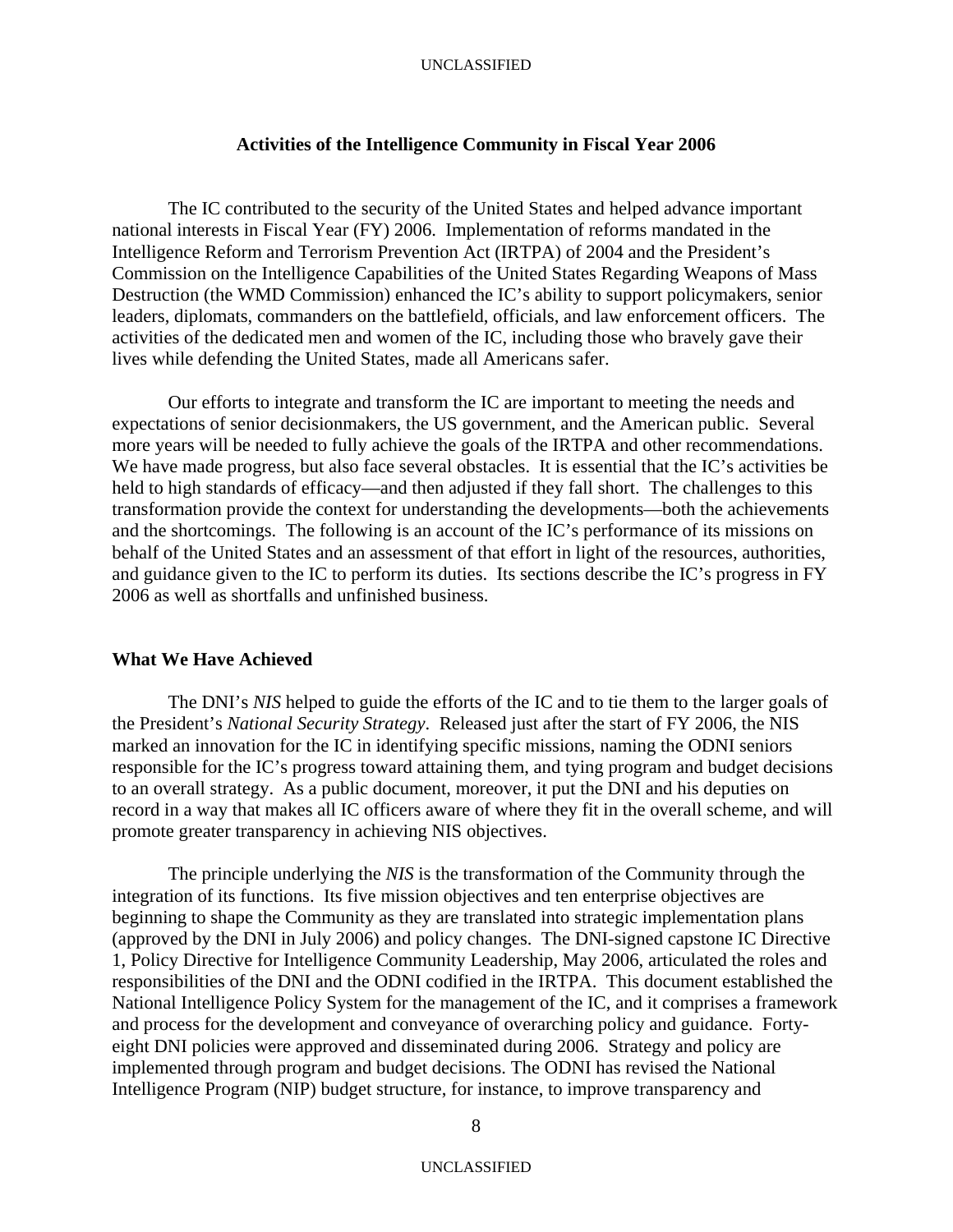consistency across all NIP programs, to facilitate a "performance budget," and to facilitate analysis of how well the individual NIP programs are supporting the NIS. In addition, each head of an IC element signed a Personal Performance Agreement that the DNI is using to evaluate their contributions toward realizing the IC-wide objectives articulated in the NIS.

 Given the importance of the *NIS*, the achievements of the IC in FY 2006 are keyed to the following mission objectives.

Mission Objective 1: *Defeat terrorists at home and abroad by disarming their operational capabilities and seizing the initiative from them by promoting the growth of freedom and democracy.*

The IC's first priority is to prevent attacks on the American people. The Community is bringing greater efficiency and effectiveness to this effort through the DNI's National Counterterrorism Center (NCTC), the mission manager for counterterrorism, where analysts can connect to more than 30 different US government networks to create a fuller picture of potential threats. This ability was employed recently at the 2006 Winter Games in Torino, Italy, for which NCTC established a multi-agency analytic fusion center to follow potential terrorist threats. When events mandate, NCTC can also become a hub for critical intelligence support to our Nation's leaders; the Center played an important role last summer when the British thwarted the transatlantic-airline bombing plot.

 The struggle against jihadi-inspired terror is a global one, without "fronts" in a conventional sense. It will necessarily be a long one, which cannot be won by military operations alone. Terrorists have grown more diverse in their inspirations, more sophisticated and adaptive in their tactics, and possibly more numerous. The difficulty of our mission to defeat them can hardly be overstated. The wars in Iraq and Afghanistan—and our intelligence efforts in support of coalition efforts in those countries—must be seen in this larger context. The IC in FY 2006 gave extensive support to national policymakers, commanders in the field, diplomats in capitals across the region, and coalition partners in both nations, as well as in other areas where jihadist terror cells are at work. Our efforts to defeat terrorists and diminish support for terrorism can be grouped in three main categories: collection, analysis and integration, and operational support.

*Collection*: Intelligence against the terrorism target rests on a large network of mutually dependent sensors and collectors at home and overseas. Technical collection provides vast amounts of data, and its capabilities are being modernized to keep pace with newer forms of communication and emerging opportunities. The National Security Agency's (NSA) Terrorist Surveillance Program, for instance, made critical contributions to protect American lives and interests. The IC also deployed formidable human collection assets. Several IC elements, most notably the Central Intelligence Agency (CIA), and the Defense Intelligence Agency (DIA) devised new ways to recruit assets and work with our allies to gather information in this struggle. The Federal Bureau of Investigation (FBI), with the Department of Justice, completed work to update guidelines on human source policy and validation to enhance the integrity of FBI human source collection. Other agencies, such as components of the Department of Homeland Security (DHS), monitored data to prevent suspected terrorist affiliates from entering the country or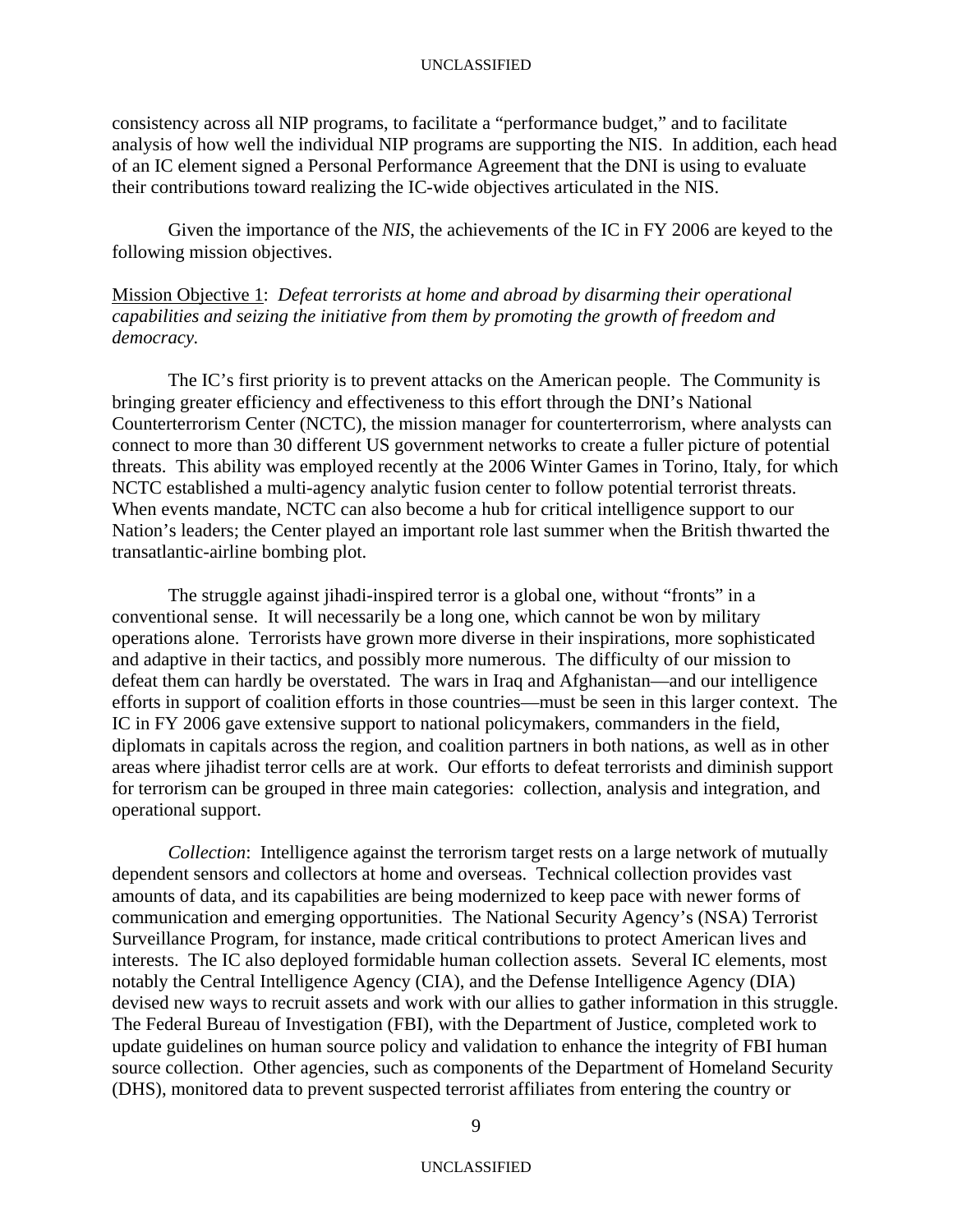gaining access to sensitive areas of ports and airports. Inappropriate disclosures of intelligence information, however, made it more difficult for US intelligence officers to gain the cooperation of foreign partners in this larger struggle.

 Collection against terrorists in places like Iraq and Afghanistan took a substantial share of the IC's resources and efforts in FY 2006. From fielding new systems to monitor the placement of improvised explosive devices (IEDs), to exploiting documents and materials confiscated from suspects and terrorist sites, to deploying new sensors in unexpected places, the IC has worked hard to improve the volume and quality of the data it gathers. There have been notable successes, such as the elimination of al Qaeda-in-Iraq leader Abu Musab al Zarqawi, but we are under no illusions about the difficulty of the task. Indeed, we do not yet have the precision of counterintelligence and signals intelligence that we need.

*Analysis and Integration*. Improved collection is but one part of the intelligence campaign against terrorism. In FY 2006, the Director of NCTC built new Community processes to enhance analytic cooperation and integration. One example of this work is the *Analytic Framework for Counterterrorism*, which the DNI approved in July 2006. The *Framework* defines the roles and relationships for counterterrorism analysis and provides for planned competitive analysis on the most critical issues. It provides for a phased shift of resources—and mission—to NCTC over the next 18 months, to empower the Center to fulfill its legislative mandate and produce a range of strategic analyses. The *Framework*'s structure will help the IC use its analytic resources more efficiently, while ensuring that each agency continues to support its agency leadership and unique operational activities. It is the product of intense crosscommunity efforts under the collaborative leadership of the NCTC and represents an unprecedented cooperative achievement.

 NCTC also supports integration and information sharing through managing the Terrorist Identities Datamart Environment (TIDE) database, which serves as the central repository for allsource information on international terrorist identities for use by the IC, law enforcement community, and others. TIDE also exports international watchlist recommendations to the Terrorist Screening Center (TSC) for use by federal agencies. TSC validates the recommendations and propagates them to federal agencies, as well as select foreign governments, who in turn, use this information to screen for terrorists. NCTC has instituted procedures to assist the TSC and other agencies charged with administering the watchlists, including support for quality control and redress mechanisms. This collective effort represents a major step forward from the pre-9/11 status of multiple, disconnected, and incomplete watchlists maintained throughout the government.

Similarly, other IC analysts are working on groundbreaking new methods for tracking and defeating terrorists abroad, while preventing the growth of radical Islam at home. For instance, the FBI expanded its analytic investment in NCTC. After completing successful pilots in 10 field offices across the country, the FBI has adopted a comprehensive "domainmanagement" methodology that will form the basis of its approach to analysis and integration. The Department of the Treasury has examined financial data to track money flows to groups like al Qaeda, Hamas, and Hizballah; and the DHS's Office of Intelligence and Analysis (I&A) is studying how radicalization may occur in the United States—with the ultimate objective of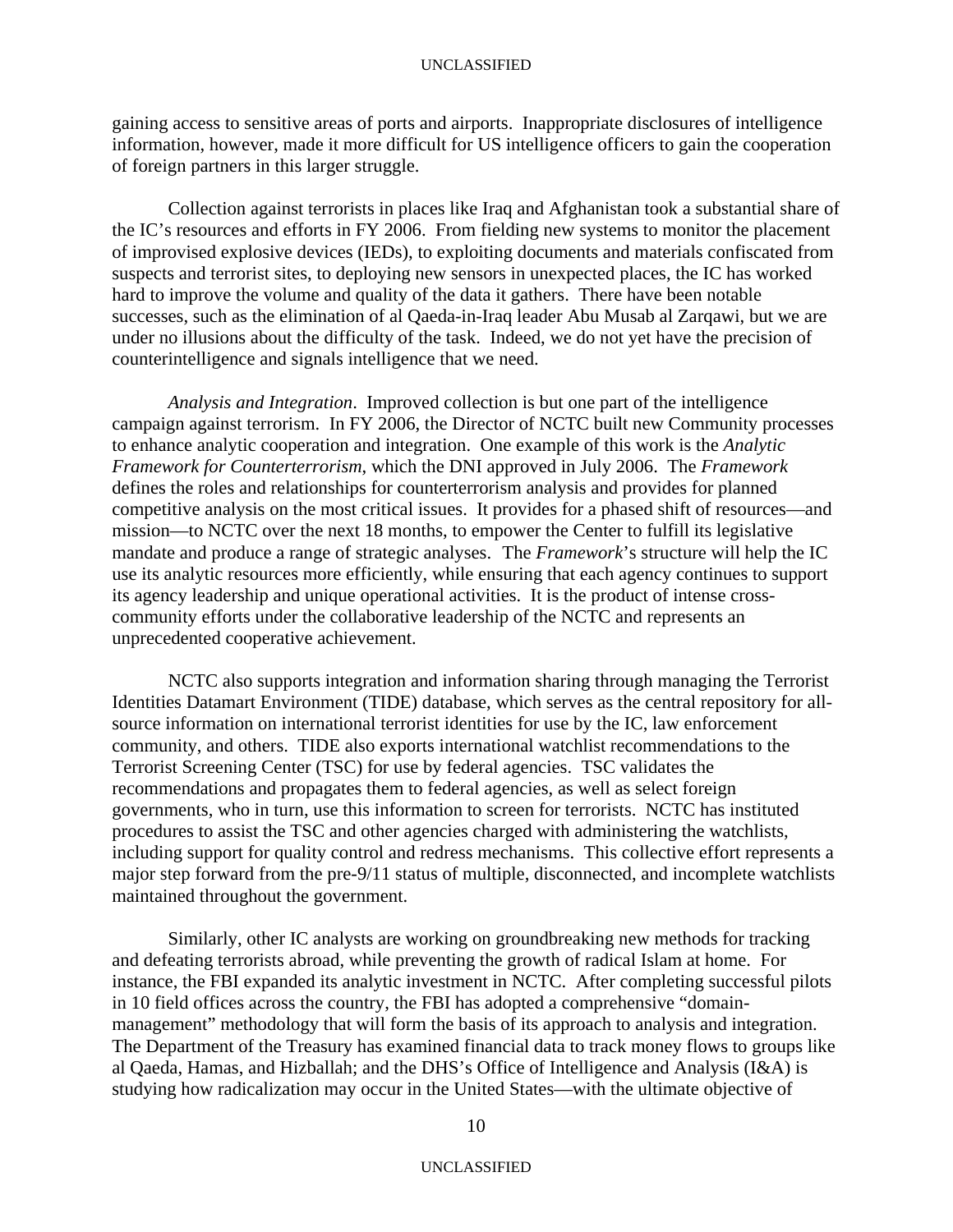finding ways of countering the message of hatred that leads to violence. In addition, DHS's Homeland Infrastructure Threat and Risk Analysis Center and its Office of Infrastructure Protection produced a steady stream of analyses for the IC and, importantly, for the private sector on potential threats to the Nation's critical infrastructure.

The Community needs to devote more analytic resources to understanding the insurgencies and the armed factions in Iraq and Afghanistan. The IC and the leaders whom it serves recognized the need for a deeper understanding of our opponents and worked throughout FY 2006 to improve that analysis. DIA and CIA both devoted large shares of their analytical efforts to this mission, developing intelligence that directly helped decisionmakers in the field and in Washington. Several IC elements are using innovative targeting methodologies to spot unknown insurgent networks and smuggling rings, uncover the financial underpinnings of the Iraq insurgency, mitigate the threat from IEDs, and understand the strengths and weaknesses of the governments in Baghdad and Kabul.

*Operational Support.* Since 2001, America's policymakers, diplomats, commanders, and law enforcement officials have required unprecedented intelligence support. The goal of the IC's collection and analysis is to provide support in ways that let decisionmakers take action in time to prevent attacks or catch their perpetrators. NCTC is the lead element of the US government for the "strategic operational planning" that unifies all instruments of national power to accomplish this goal. Although the Director of NCTC reports to the President regarding his responsibilities for the planning and progress of joint counterterrorism operations (other than intelligence operations), the work of the IC's collectors, analysts, and operators is still integral to accomplishing these efforts.

 The efforts of the IC substantially helped other elements of the US government and foreign partners in this fight to remove terrorists from the battlefield, to disrupt their operations, and to eliminate their sources of support. Several hundred terrorists and their allies no longer pose a threat to our forces or our friends because of the work of the IC. Intelligence analysts in the Departments of State and Treasury, for example, identified the enablers of terror in the United States and abroad and helped to guide asset seizures and the imposition of sanctions. The FBI, moreover, matured and sustained an effective partnership with operational forces in a number of theaters of operation. The Bureau's expertise is part of an integrated team supporting targeting and the rapid exploitation of operational results to assess opportunities and possible threats to the homeland.

Several civilian and military agencies worked closely with the special activities of the US military in combating terrorists. In Iraq and Afghanistan, for example, the goal of the IC has been to deploy intelligence officers, analysts, and resources as far forward as possible to assist tactical operations, while enabling commanders and even small units to reach back to national resources and databases to improve their planning and situational awareness. The Joint Intelligence Operations Center (JIOC) in Iraq is beginning to benefit operations down to the battalion level via the elements of a "flat network" to pass information to the warfighter and tactical reports back to the theater and national levels.

## Mission Objective 2: *Prevent and counter the spread of WMD.*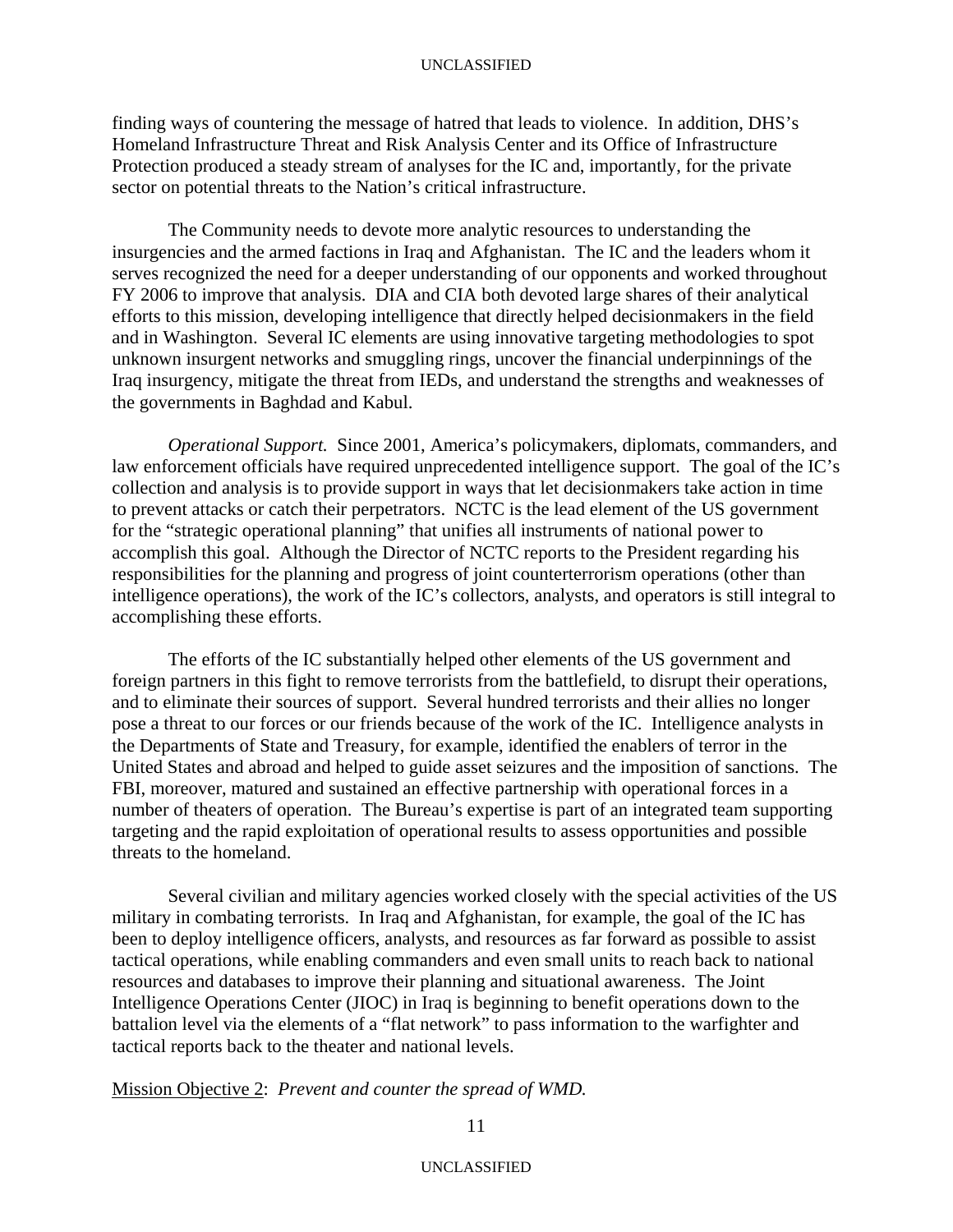WMD in the possession of hostile states and terrorists represent one of the greatest security challenges facing the United States. Success in this mission requires the IC to collect information that addresses critical information gaps on WMD proliferation, development, and delivery. The Community also must develop information and insights to help policymakers shape counterproliferation options, strategies, approaches, and actions. In addition, the IC must effectively deal with the rapid change in science and technology worldwide, the options created by global markets, and other factors that influence WMD programs and capabilities.

The DNI established the National Counterproliferation Center (NCPC) to focus the IC toward meeting these objectives. Working in partnership with the IC's counterproliferation leadership, NCPC began implementing a three-year program designed to strengthen, integrate, and focus IC efforts. As a first step, NCPC and its Community partners began work to identify and implement integrated strategies to address critical gaps on high-priority problems: countries of concern, fissile material security, proliferation, biological and chemical threats; Strategic Interdiction, and over-the-horizon proliferation threats from state and non-state actors. NCPC also developed an Innovation Fund to promote multi-agency solutions to technical and other counterproliferation problems and initiated a campaign to help collection and analysis stay current with evolving technology. These and other initiatives are designed to help the Community work together to use innovation and technology to expand its capabilities in support of the counterproliferation mission.

The Community monitored the status of nuclear and WMD activities in many states of concern in FY 2006, using all available means and paying particular attention to events in North Korea and Iran. NSA, the National Reconnaissance Office (NRO), and the National Geospatial-Intelligence Agency (NGA) have been indispensable in this sustained effort. More broadly, the IC agencies worked to forge a closer integration between the elements, disciplines, and capabilities of the Community. CIA has been a leader in IC efforts to create new sources, collection platforms, and sensors, while DIA initiated a program to integrate expertise in developing focused human sources. Finally, significant information on WMD programs of concern can be assembled from open sources (particularly the Internet). This effort, in turn, is complemented by insights gained from outside experts. The DNI Open Source Center, based in and administered by CIA, has the lead for the IC here.

 Analysis is key to making sense of the data and finding opportunities to take timely action. Elements of the IC that historically have been focused on domestic topics significantly improved their analytical capabilities in this area. The FBI, for instance, created a WMD directorate and partnered with the Department of Energy (DOE) to improve forensic analysis. DHS/I&A began a special assessment of the WMD threat to the homeland. Several IC elements worked to identify personnel and funds involved in WMD programs, in addition to monitoring materiel and shipments. Finally, DOE is implementing an August 2006 Presidential directive to create a government-wide database on international nuclear material holdings and security.

 Countering WMD is a priority for officials and commanders across the US government, and enhanced intelligence support helped them formulate policies and interventions ranging from demarches to interdictions. The IC provided thousands of reports on these issues and devoted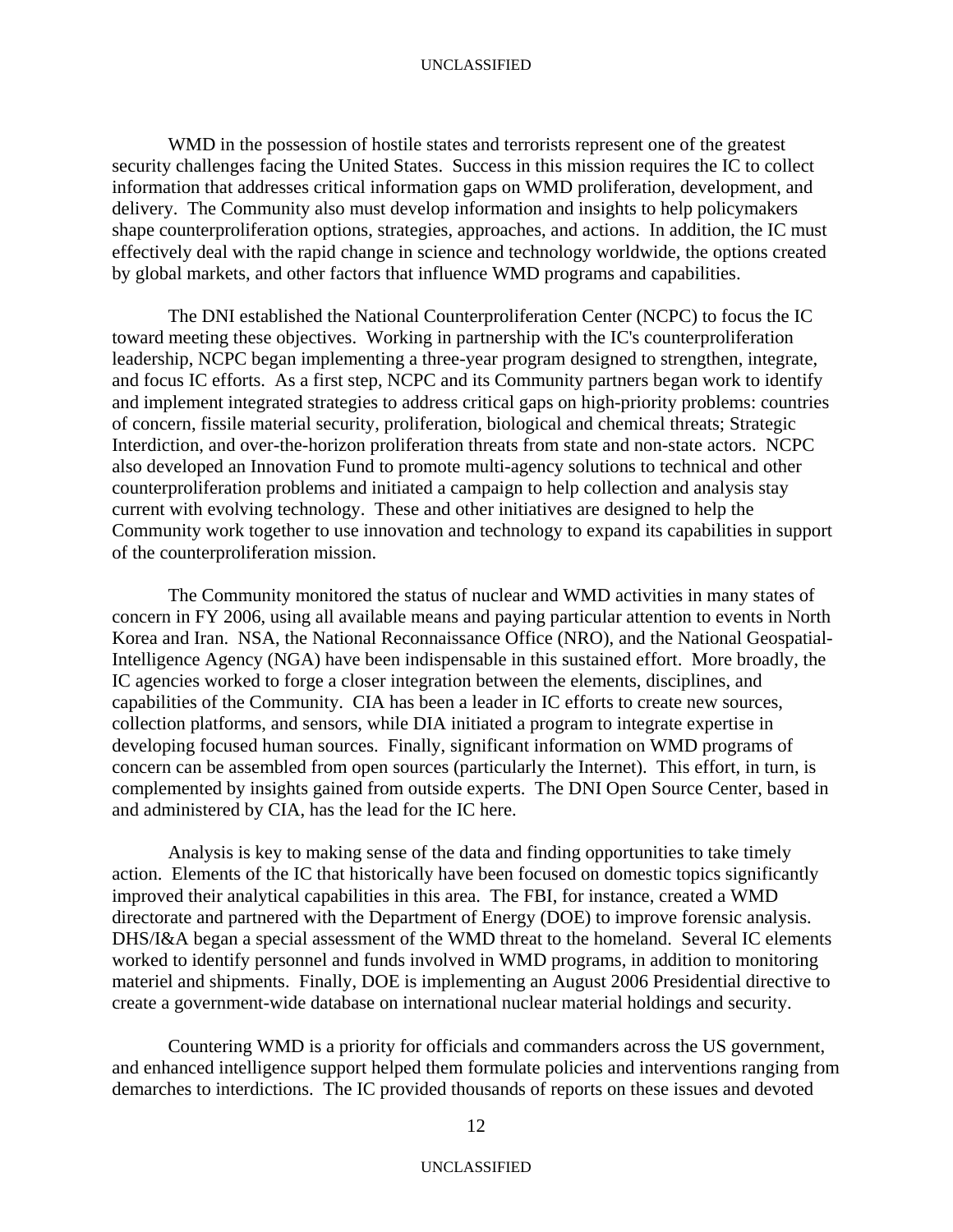many man-hours to assist policymakers, diplomats, commanders, and officials in gaining situational awareness and in spotting opportunities, especially with regard to Iran and North Korea. The Office of Intelligence and Analysis of the Department of the Treasury played an integral role in identifying networks supporting WMD proliferators and in taking action to disrupt their activities. DIA, moreover, provided analytical and technical support to coalition forces in Iraq in locating and removing hundreds of pre-1991 chemical weapons. Finally, the multi-agency effort at the National Maritime Intelligence Center (NMIC), led by the US Navy and US Coast Guard, provided analytical expertise dedicated to identifying and monitoring threats in the maritime domain, including the movement of WMD and related materials, as well as the tracking of sea-borne, terrorist-related activity, illicit narcotics, and other high-interest cargo.

## Mission Objective 3: *Bolster the growth of democracy and sustain peaceful democratic states.*

 The President's *National Security Strategy* emphasizes the opportunity that our Nation has to encourage democracy's growth in many regions. IC officers work on a daily basis with intelligence and security counterparts around the world. Their contacts help to build understanding of the United States and its policies, and to reassure friends and win new allies, and to bolster their capabilities against common enemies. By statute, the CIA plays the lead role in coordinating such exchanges, but vital contacts are also maintained by other components of the IC, particularly the military attachés and intelligence elements of the Department of Defense. In addition, intelligence collectors and analysts provide a great deal of information to help policymakers understand the spread of free institutions and the perils they often face. A groundbreaking National Intelligence Assessment on global prospects for democratization, for example, provided policymakers with a framework for prioritizing the importance of individual countries where democratization is a challenge. In addition, the Department of State's Bureau of Intelligence and Research (INR) oversees opinion polling that helped the United States understand attitudes toward democratic transitions in Latin American, Eastern Europe, the Middle East, and Central Asia, as well as the integration of Muslim populations in Europe. CIA and INR have also connected with outside experts to help understand how to build democracy in weak states and to stabilize transitioning ones.

## Mission Objective 4: *Develop innovative ways to penetrate and analyze the most difficult targets.*

 America's intelligence capabilities were originally created in no small part to deal with the threats posed by the emergence and persistence of closed, ideological regimes and their destabilizing effects on their neighbors. The IC in FY 2006 devoted significant resources to this problem. It made progress in some areas while lagging in others—particularly in divining the near-term intentions of certain foreign leaders and in spotting activities that they wished to conceal. Of greatest concern are the WMD programs and the improvement of ballistic and cruise missile arsenals of these states, but several nations and even non-state actors demonstrated their ability to deploy conventional weapons systems in surprising and dangerous ways. As in the proliferation field, our expert analysts and collectors working foreign space, missile, intelligence, and cyber capabilities are pressed by demands for urgent support to senior decisionmakers and may not have ample opportunities to think strategically about their accounts.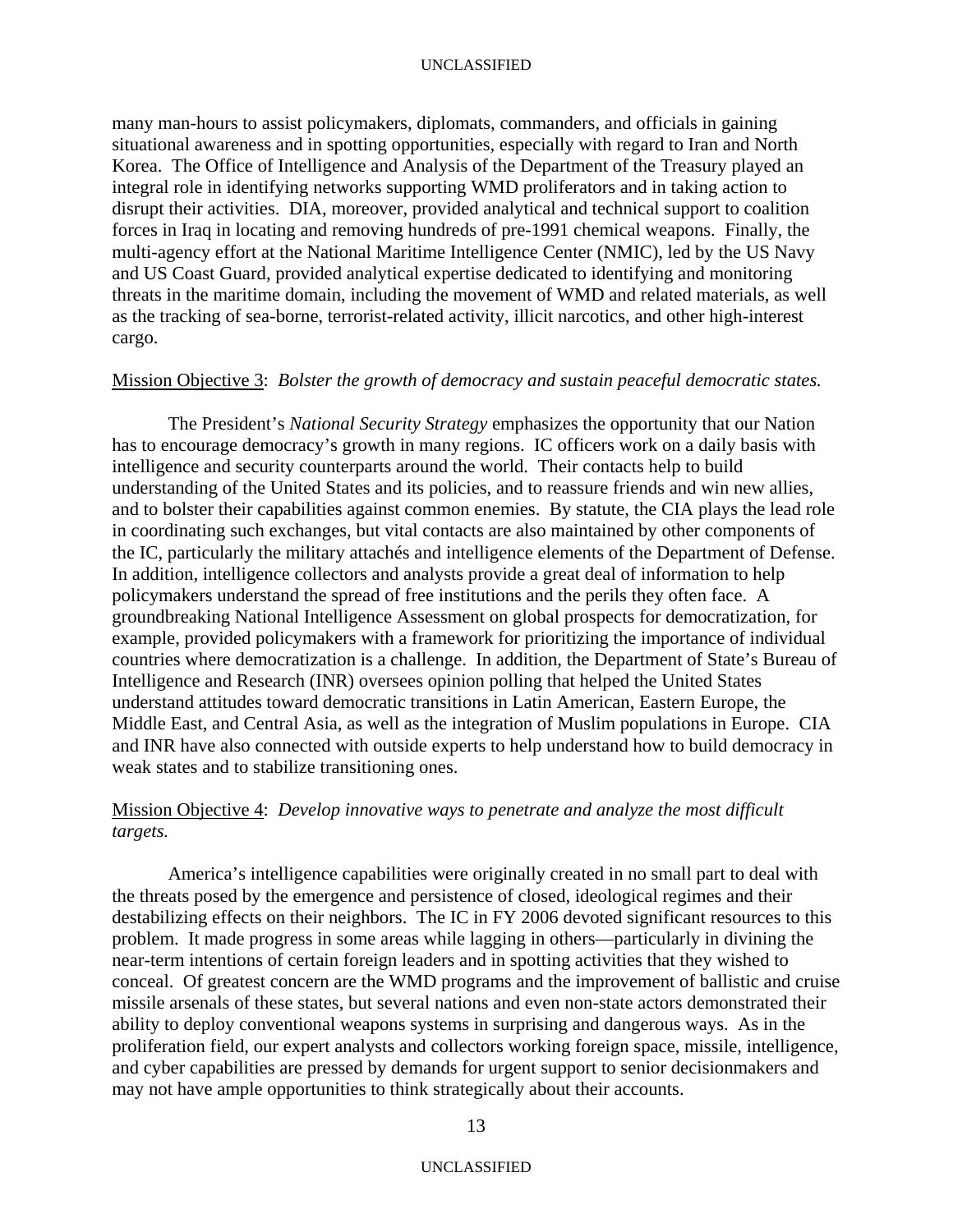IC leaders believe the solution to the "hard-targets" problem lies in close partnership between collection and analysis and intensified collaboration among all intelligence agencies and disciplines. Directorates of the ODNI surveyed intelligence customers for their needs with regard to several hard-target countries in response to a National Security Council request to evaluate the IC's posture and capabilities, and gave collectors a listing of the significant gaps in analysts' understanding of the most difficult targets for collection emphasis. DNI-appointed Mission Managers are leading efforts to close gaps against several countries, and the ODNI's Multi-Intelligence Working Group seeks to make it easier for the IC to identify and promote cross-agency innovations for solving problems of national significance.

 The Community mounted innovative efforts to close these and other gaps. The intelligence agencies of the US Air Force and the US Navy are paying particular attention to foreign long-range strike, sea-denial, and anti-satellite capabilities. One significant innovation in this regard has been the modeling of foreign naval capabilities to improve our own tactics and net assessments. The FBI is working with the CIA to develop approaches to align their focus and integrate their respective capabilities in a coordinated effort to have the greatest impact on the Nation's most difficult targets. This effort will engage both operational and analytic capacity. The CIA, in addition, provided its case officers with better analytical support (in part through task forces to coordinate work on hard targets), and developed and shared new tools to enable technical collection and operations. In enhancing its collection and analysis, moreover, the DNI Open Source Center is complementing technical collection in a cost-effective manner.

 Countering the intelligence activities of hard-target states is a *NIS* priority. Their efficient intelligence and security services are partly what make their intentions and capabilities so difficult to ascertain in the first place. The Office of the National Counterintelligence Executive (ONCIX) in FY 2006 undertook to re-write the Nation's counterintelligence strategy to align it with NIS objectives. ONCIX fostered exchanges on activities of foreign intelligence services between analysts and collectors around the Community to improve collection requirements. The ONCIX also led a year-long Community effort against one hard target that set common goals, unified US collection and counterintelligence activities, and increased information sharing. This effort resulted in new operations and a better sense of the collection gaps and is now an ongoing program managed by the CIA. In addition, the US Coast Guard, with the assistance of several IC elements, monitored suspicious ships and sailors in US territorial waters and spotted strong indications that some were being used for intelligence collection against the US military.

## Mission Objective 5: *Anticipate developments of strategic concern and identify opportunities as well as vulnerabilities for decisionmakers.*

American intelligence has always been expected to watch the horizon for gathering threats and to warn decisonmakers in time for them to act. On a daily basis, the IC provides truly remarkable support and depth of insight.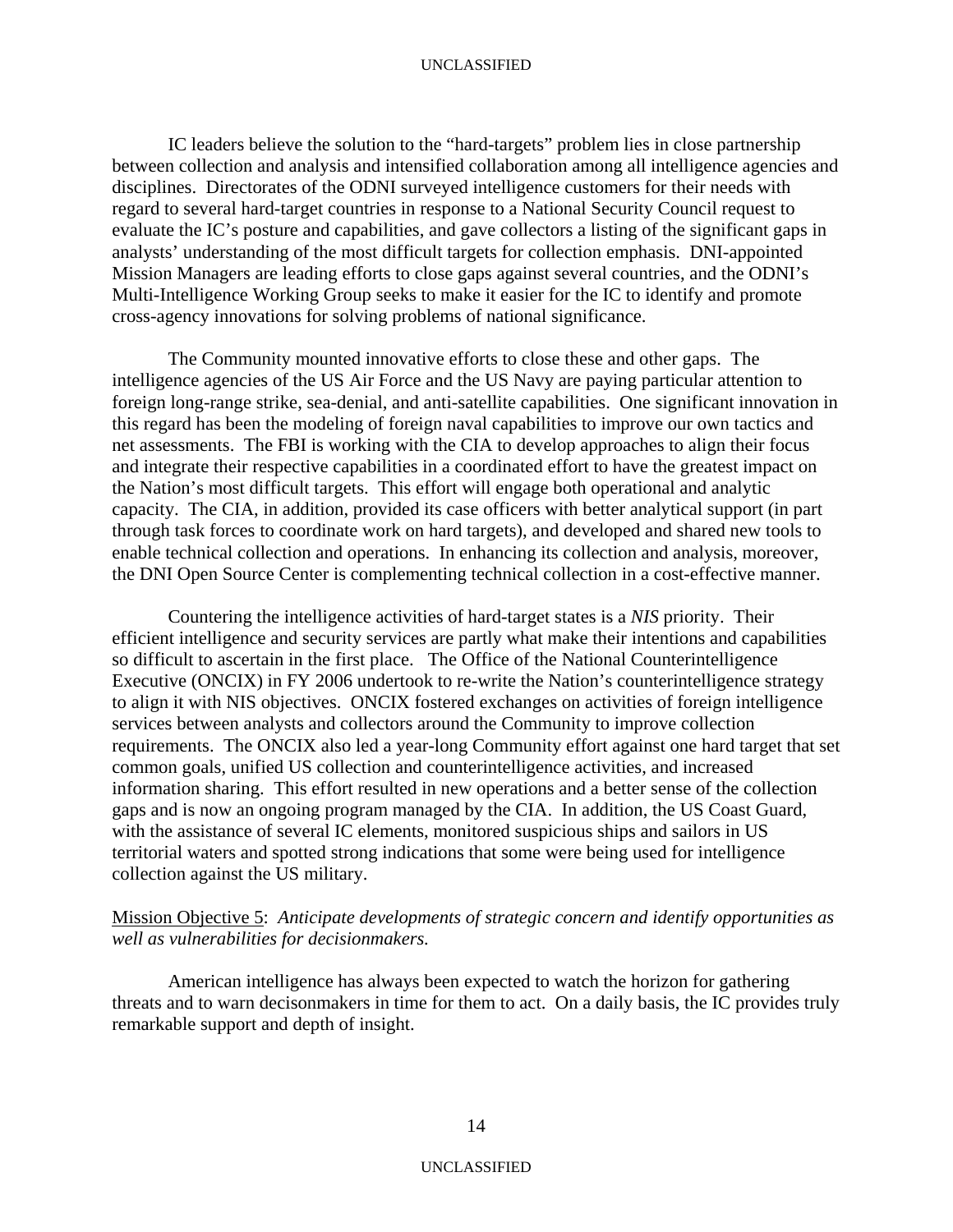The ODNI in FY 2006 continued its campaign to improve the President's Daily Brief (PDB), integrating all the analytical agencies into the PDB process to ensure that the President and his senior advisers receive the best available intelligence judgments, including alternative viewpoints. The IC in FY 2006 worked to maintain the high level of support it provides to national decisionmaking, while working to correct issues identified in earlier inquiries. In addition, the National Intelligence Council (NIC) now serves as the primary mechanism for providing intelligence support to the discussions of the principals and their deputies represented on the National Security Council and the Homeland Security Council.

 With so many IC resources dedicated to the War on Terror and WMD programs in closed regimes, the Community's collection efforts still have to devote significant attention to potential or emerging threats of strategic consequence. The Open Source Center plays a large role here; its officers are monitoring an expanding range of sources and are making their analyses more relevant to the concerns of senior policymakers.

NGA, moreover, revamped its broad-area search program and used it to discover several previously unknown sites of interest to US intelligence. The FBI's National Security Branch (NSB) is striving to achieve and sustain an appropriate operational balance between strategic and tactical analysis to understand homeland threats in a strategic context. The FBI created 16 senior-level positions in its intelligence directorate to provide a dedicated cadre of senior analysts. One challenge to improving the coverage of emerging and strategic issues across the IC has been the diversion of resources to current crisis support in places like Lebanon and Darfur (although a new model to rapidly "lift-and-shift" IC collection resources against these and other crises proved very effective in focusing Community efforts and delivering important new intelligence).

The IC is shifting to address the NIS's emphasis on strategic analysis and reaching out to outside expertise. The NIC's new Long-Range Analysis Unit served as the lead unit for interagency projects involving integrated, in-depth and multidisciplinary assessments of many strategic issues. It also partnered with INR to create government-private working groups on several topics. CIA remains an IC leader in conducting strategic analysis; it has devoted particular attention to studying issues of concern in the Muslim world such as Sharia, Islamic economic ideas, and financial support for terrorist groups.

Analysis and collection helped diplomatic and military operations abroad and protected the United States against a range of conventional and unconventional threats. As an example of the latter, IC agencies cooperated extensively with each other, and with public and private organizations and experts, in FY 2006 to monitor the threat of avian influenza. The IC brought together expertise from across US government to build and share understanding of the avian flu virus and related issues such as migratory bird patterns, poultry production, and other key data that the IC simply would not have had otherwise. Several agencies, from the CIA to DHS to DIA's Armed Forces Medical Intelligence Center, contributed substantially to the larger effort.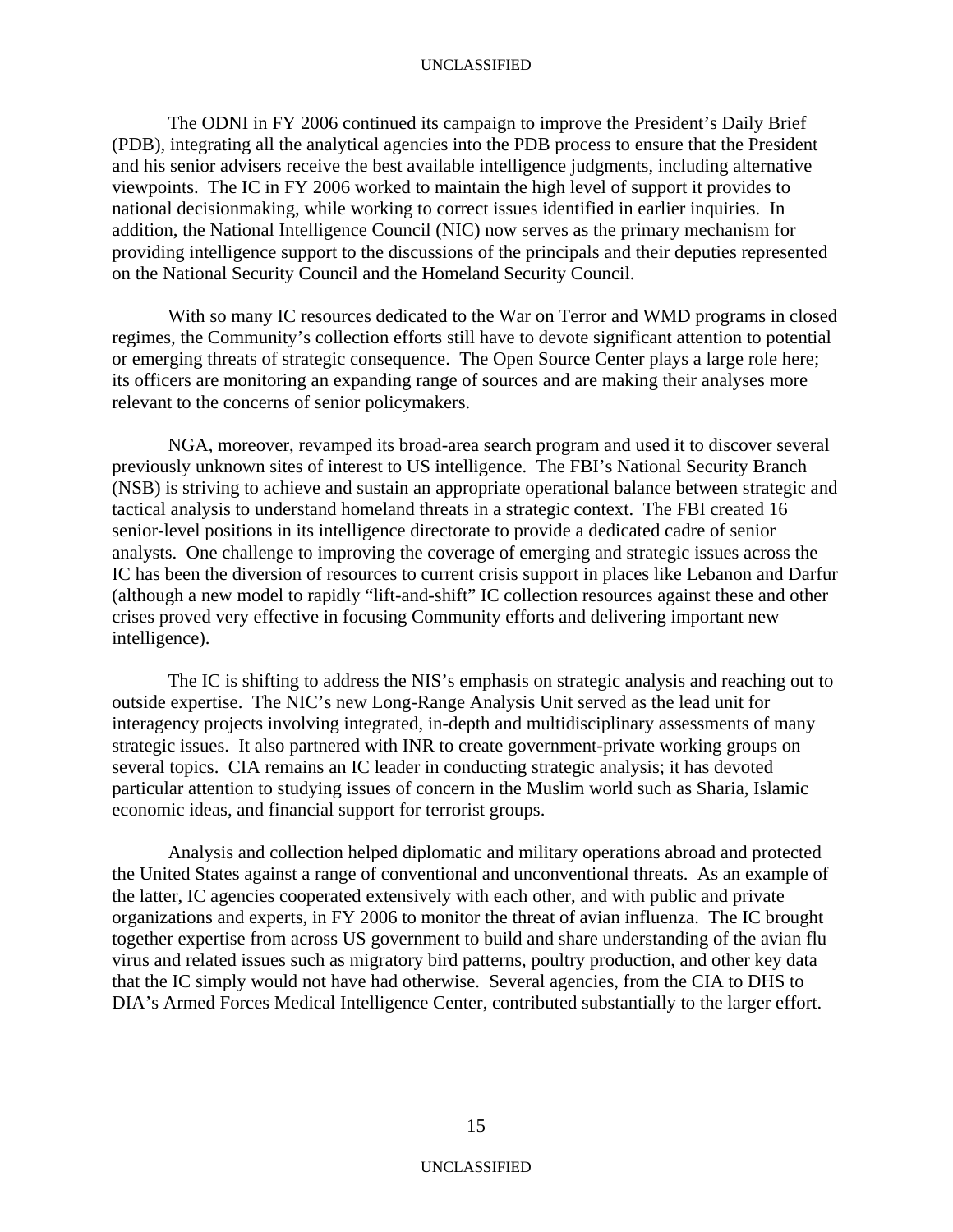## **What We Will Achieve**

The IC in FY 2006 can claim many successes, but we cannot rest on prior accomplishments as we still face serious challenges. Our capacity to maintain competitive advantages over forces inimical to America's security and interests depends in part on our ability to transform our capabilities faster than threats emerge, protect what needs to be protected, and perform our duties according to the law. Doing these things more effectively will ensure America possesses an IC that is able to shift rapidly and effectively to the new missions that will inevitably arise in the future. Improvements to the intelligence enterprise in the following areas should help make it better able to perform all the missions that fall to it.

*We need to integrate intelligence capabilities to address threats to the homeland, consistent with US laws and the protection of privacy and civil liberties*. Before 2001, the elements of the IC rarely acted as a system in conjunction with one another and with state, local, and tribal authorities. Building such a system from new and legacy elements has to be a methodical process. The FBI is forging broader alliances with the IC and leveraging its longstanding law enforcement partnership with state, local, tribal, and private sector entities to build a network of intelligence partnerships to optimize our capacity to understand and act on threats. DHS's I&A is posting liaison officers to state-level and other select fusion centers being formed across the country to enhance intelligence and information collaboration, in partnership with the FBI to codify expectations for their roles in these centers and to put at least one special agent and one intelligence analyst in the leading fusion center in each state. I&A is also promoting corporate governance to the Department's diverse intelligence activities, assessing where gaps and overlaps may exist. DHS elements (including the US Coast Guard) are better integrated with the IC to guard America's borders and ports; indeed, I&A has developed an Intelligence Campaign Plan focused on transnational threats to our borders. In response to the President's new National Strategy for Maritime Security, the ODNI, with support from the US Navy and US Coast Guard, created the Global Maritime Intelligence Integration initiative to be responsible for the effective government-wide access to maritime information and data critical to intelligence production. Finally, the DNI's Civil Liberties and Privacy Office has taken a lead role in ensuring that civil liberties and privacy concerns are appropriately incorporated into all these efforts through its participation with other IC components and in its review of intelligence initiatives that potentially raise such concerns.

*We must build analytic expertise, methods, and practices; and help IC professionals to tap expertise wherever it resides and to explore alternative analytic views.* Roughly half of the workforce has fewer than five years experience, and the newer analytical elements at Treasury and Homeland Security have an especially difficult challenge. Training, tasking, connectivity and even physical space are all issues for them and for analysts at the FBI's new NSB. Helping analysts at all agencies work more efficiently and collaboratively is another challenge, though analysts from the new elements are already contributing to the IC's work and gaining the respect of their peers in the older intelligence agencies. Several agencies are exploring new software solutions to help analysts be more productive, and the advent of Intellipedia—which has been well reported on in the news media—may presage a true cultural shift in the way that analysts and all IC officers do their work. Finally, the IC is working to raise the standards and expectations for analytic practices and integrity, and to benefit from expertise wherever it can be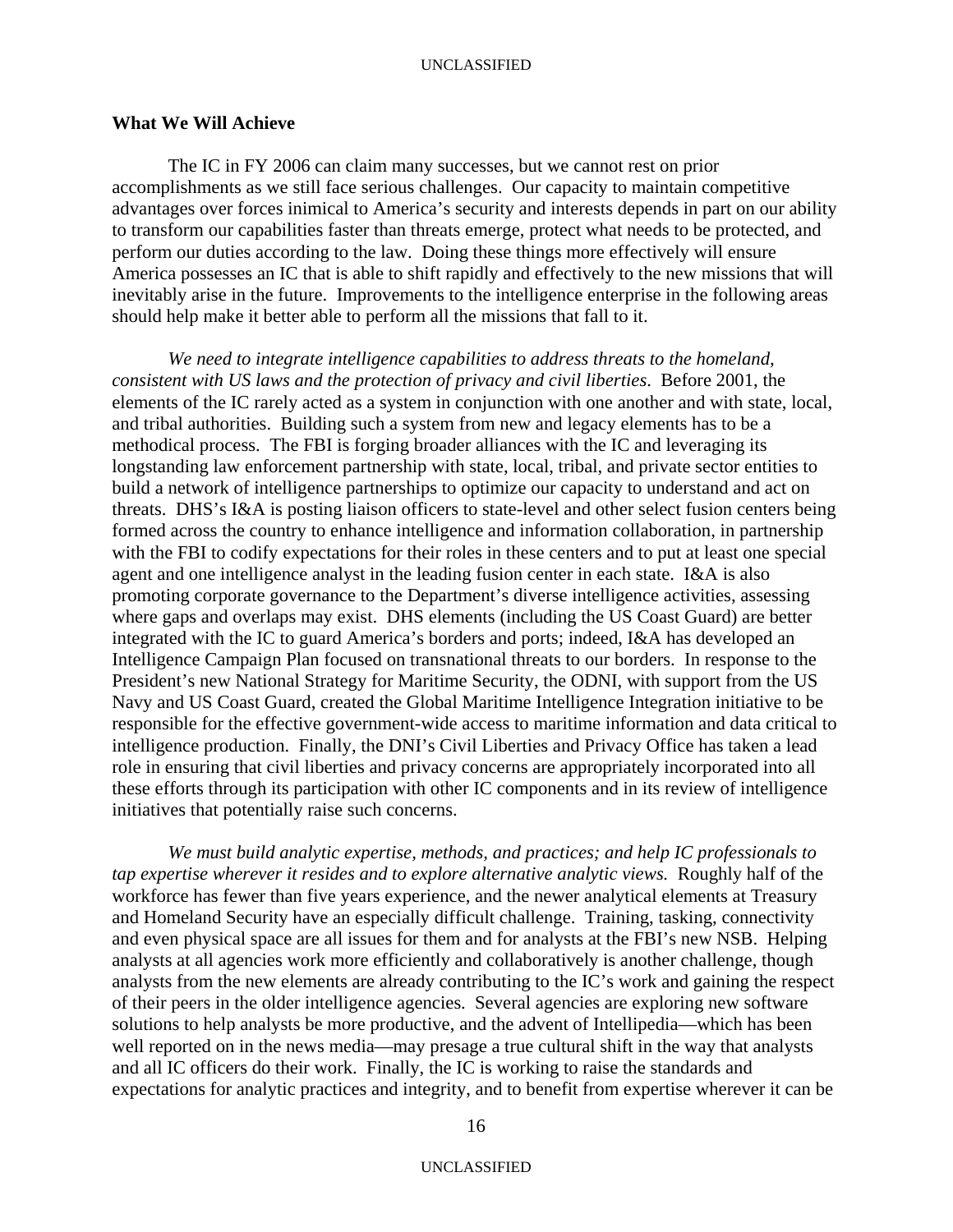found. ODNI has responded to the challenge with several initiatives launched by its Office of Analytic Integrity and Standards, including "Analysis 101," a joint course in critical thinking and intelligence-cycle skills; an evaluation program for finished intelligence products, the results of which are fed back into the agencies and schoolhouses; and a research program on analytic methodologies which encompasses workshops and conferences, as well as research projects being conducted by a group of ten outside experts. Moreover, CIA, INR, and the NIC sponsored dozens of conferences and workshops with academic and private experts in FY 2006, with the initiatives of CIA's Global Futures Forum and the ODNI's Private Sector Initiative being two good examples.

*We still need to re-balance, integrate, and optimize collection capabilities to meet current and future customer and analytic priorities.* Collection is by far the most expensive activity undertaken by the IC, but it is also what gives the IC its "competitive advantage" in protecting the United States and its interests. The Nation's intelligence satellite constellations, managed by the NRO, provide the indispensable foundation that enables many of the IC's capabilities. The DNI has approved the Integrated Collection Architecture (ICA) to balance the resources and needs of all the Community's systems, and the managers of the ICA, in conjunction with the Mission Requirements Board, are now validating needs for national intelligence capabilities and using that knowledge to fill gaps. Human intelligence, moreover, remains a concern. In coordination with the CIA's National Clandestine Service, FBI, DIA, and the military Services are improving the training, tradecraft, and integration of their case officers and operations.

*We are working to attract, engage, and unify an innovative and results-focused IC workforce*. The IC was losing the "war for talent," finding it difficult to recruit, motivate, and retain the best candidates for its positions. In recent years, IC agencies have increased their applicant pool of motivated entry-level applicants, but recruiting and retaining high-level skills in critical languages and scientific and technical fields remains difficult, and competition with contractors for top skills presents a new challenge. The ODNI's Chief Human Capital Officer is leading efforts to address these problems, gathering statistics on the workforce's (both contract and civilian) qualifications and attitudes, rationalizing recruiting plans and training programs (especially in foreign languages, a chronic weak point), and ensuring high-quality benefits programs for IC officers. Yearly changes in hiring allocations have compounded difficulties in ensuring that there will be open billets for qualified personnel in advanced training programs when they graduate and are seeking employment. To counter this trend, efforts to promote and lead IC-wide education and training efforts have been initiated, in part to build a common Community *ethos*, and promote networking across the IC. These specialized training initiatives include a requirements-driven training planning system that addresses current and projected mission-critical skill requirements; joint IC training; increasing training opportunities open to IC personnel outside the IC training provider organizations; and advanced educational technology (to include an on-line searchable training catalog, E-learning resources, and modeling/simulation in both classroom and online courses).

IC senior leaders believe strongly that diversity is a mission-critical imperative, essential to ensuring our Nation's security and success in the war on terror. To combat new, global, and increasingly complex national security threats, the IC must employ, develop, and retain a dynamic, agile workforce that reflects diversity in its broadest context—cultural backgrounds,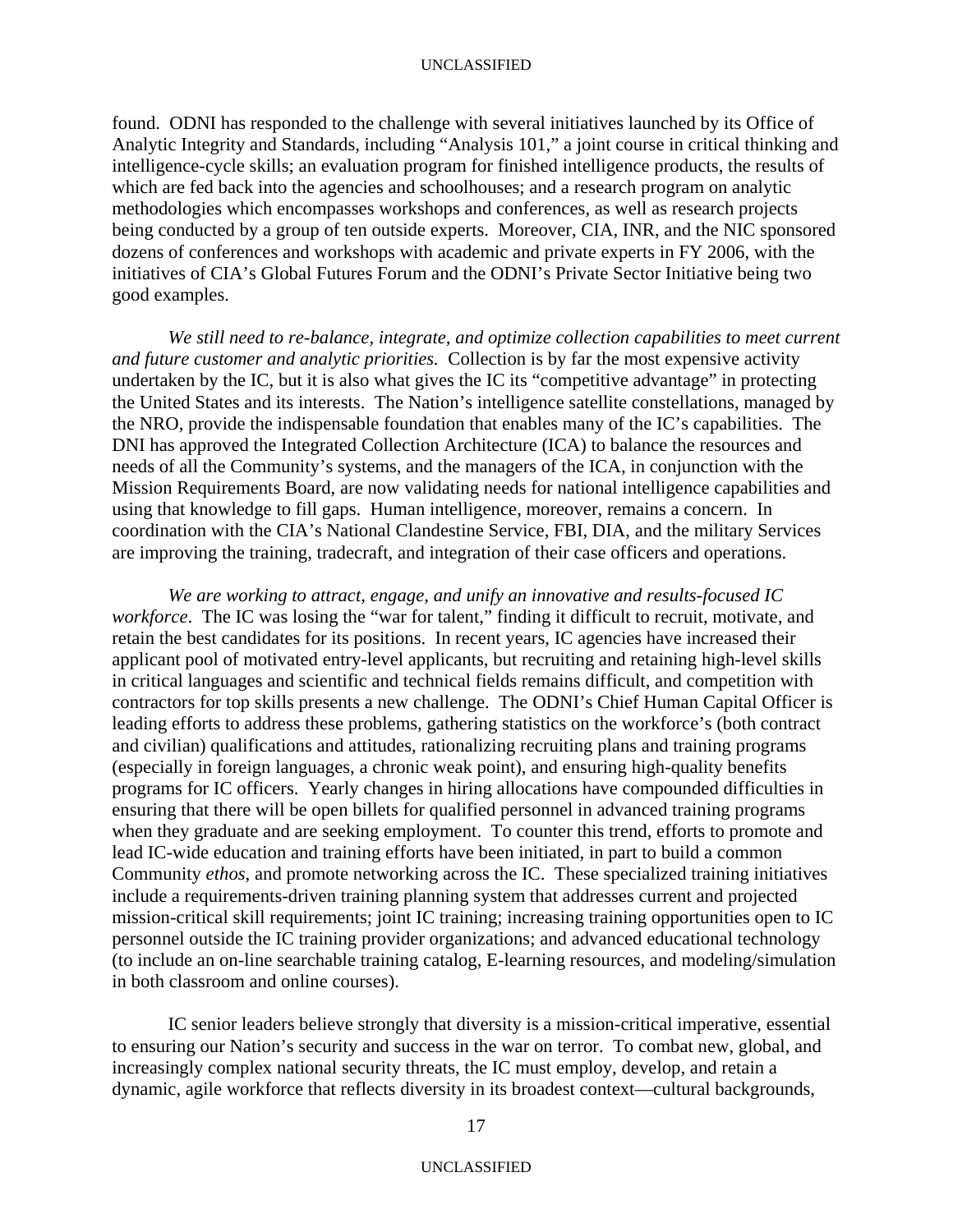ethnicity, race, gender, language proficiency, perspectives, experience, and expertise. While the IC continues to move forward in achieving these goals, much more needs to be done to accelerate our progress and focus on results in diversity.

Results show that we continue to make steady, though very modest, gains in the representation of minorities and women in the major IC components. We are also making gains in hiring, developing, recognizing, promoting, and retaining minorities and women in the IC overall, in core occupations, and in the higher pay grades. Improvement is needed, particularly in hiring and retaining persons with disabilities, and our results continue to lag significantly behind other Federal government and Civilian Labor Force external benchmarks.

*We must ensure that IC members and customers can access the intelligence they need when they need it.* Sharing information is an issue much bigger than the information technology (IT) field. Each agency and department runs legacy systems that were planned and in many cases deployed long before the Internet age. They were not built to talk to one another, and the technical challenges involved with making them communicate (to create a common IC identification badge, for example) have proved daunting. Fixing them demands vast resources to harmonize various systems and to keep them secure while also modernizing agency IT facilities and infrastructures at the speed of the Information Revolution. Another considerable part of the problem is the dearth of secure physical space to hold the equipment and the people to run it, especially in cramped headquarters buildings in Washington, DC, and even in agencies like NSA or CIA that are already struggling to seat all their new analysts, officers, and administrative personnel. Solutions in the information-sharing field will involve policy changes as well, including sharing information with non-Federal partners and the private sector. The DNI Chief Information Officer (CIO) is gradually getting control of these issues in part by insisting that all significant IT deployments in the Community be consistent with a common IC enterprise architecture and with the Federal enterprise architecture. As part of this, the DNI CIO has inventoried the IC architecture with an eye to pointing the way for IC members to modernize in compatible ways. In addition, the DNI CIO established a joint office with the Department of Defense CIO for managing the development and provision of cross-domain solutions that enable the national security systems to move information between networks operating at different security classifications, thereby improving collaboration and sharing.

*We are still building the foreign intelligence relationships to help us meet global security challenges.* The IC cannot win against our adversaries on its own, but its necessary work with foreign intelligence and security services must proceed on a planned and prudent basis. Progress has been made. In fact, the IC partnered with the Department of Defense to provide Commonwealth partners access to information on a classified US system to improve our combined ability to fight the wars in Iraq and Afghanistan. The ODNI also completed the firstever inventory of all US intelligence liaison relationships, and is using the knowledge gained to maximize our reach and minimize the real and potential costs of working with foreign partners. Its Foreign Relations Coordination Council (which includes members from around the IC) will help in this task. Two issues are of particular concern: how to set policies to expand and govern sharing of information and secure network access with foreign partners, and how to find the resources and access to assess the strengths and weaknesses of current and potential partners.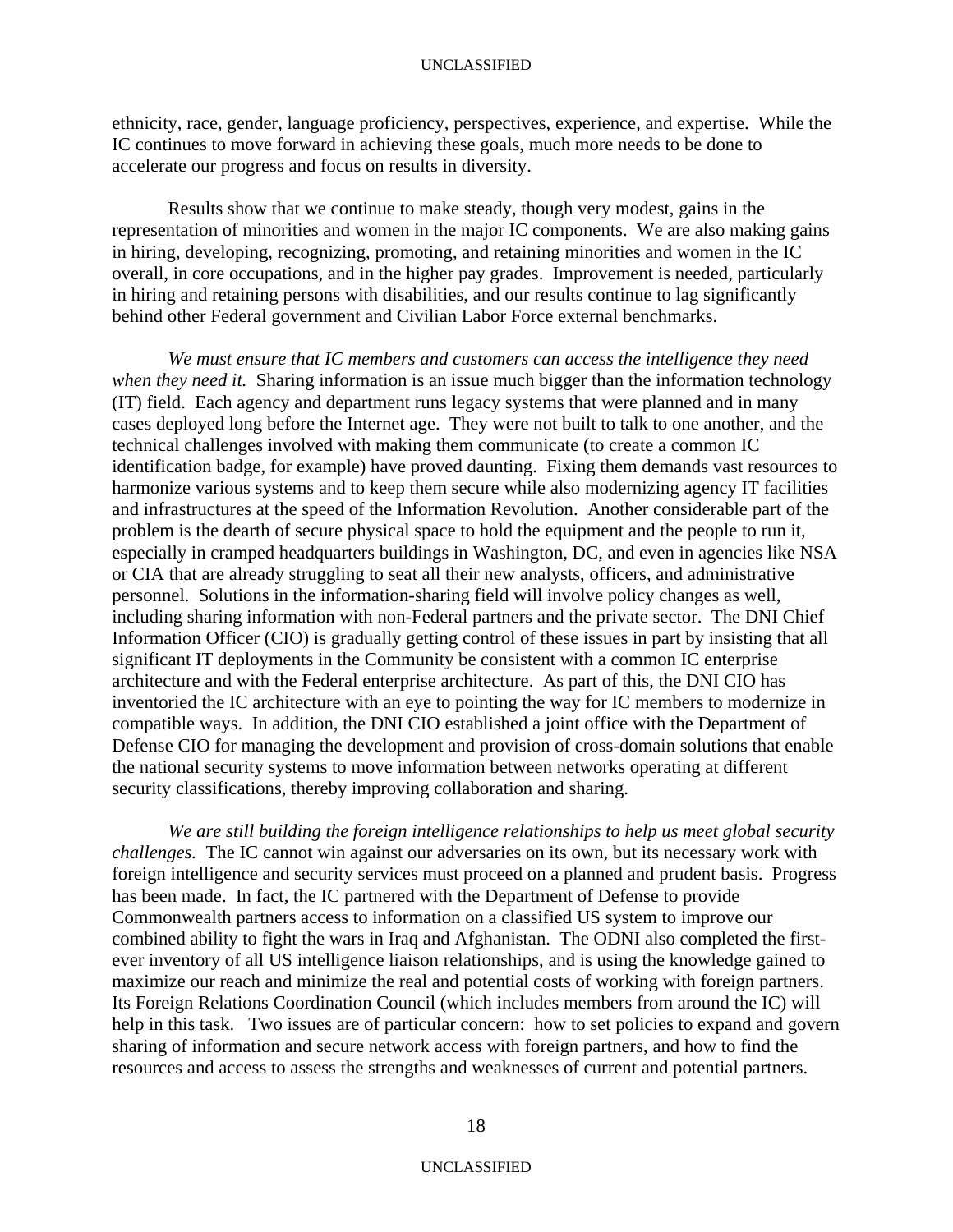We need clear, uniform security practices and rules that allow us to work together, *protect our Nation's secrets, and enable aggressive counterintelligence activities.* The challenges in this field are significant, but a methodical and measurable approach is yielding some early success. The goal is easy to state—to share what needs to be shared, while defending what needs to be defended—but is not so easily achieved. Reform of security clearance procedures remains incomplete (and with it our ability to hire critical skill sets). Many of the means for reform in the personnel field lie outside the DNI's purview (the Office of Personnel Management conducts most clearance investigations for the US government). ODNI is working with the Office of Management and Budget, which has the national mandate for security clearance reform, and with the agencies most directly concerned, contributing to several national-level working groups on this issue. In the areas it can control (i.e., the elements funded under the NIP), the ODNI has assumed an aggressive oversight role and imposed reporting requirements on the IC agencies that conduct their own security clearance investigations and adjudications. This has allowed us to gauge the scope of the problem and to measure the progress made towards achieving an IC-wide solution. Finally, agencies are still reluctant to share counterintelligence information. In some cases this reluctance stems from concern about protecting sources and methods.

*We need path-breaking scientific and research advances that will enable us to maintain and extend intelligence advantages against emerging threats*. Our technical intelligence advantages are under siege. The rapid pace of technological change is forcing the Community to sprint just to stay even, and forcing wholesale policy and resource shifts on all IC elements. In addition, the IC is learning new ways to analyze foreign plans and activities in emerging technologies, particularly their intentions and abilities to illegally acquire American scientific and technological achievements, and to mount cyber attacks against us or our allies. The latter issue is particularly difficult, despite innovative work by the IC in simulating foreign capabilities. Solutions will have to come from our own spirit and tradition of innovation. The new Intelligence Advanced Research Projects Activity, for instance, will nurture good ideas for sharing and growing science and technology expertise. IC elements are particularly creative at devising and fielding advanced sensors to spot adversary personnel, equipment, and processes, and the National Signatures Program run by DIA supports both the IC and the Department of Defense by building and sharing a very large database of "signatures" acquired by our technical means. In keeping with its statutory mandate to ensure that the use of technologies sustain, and do not erode, privacy protections, the DNI's Civil Liberties and Privacy Office works closely with scientific and technological officers to identify and address privacy and civil liberties issues as they arise.

*We should learn from our successes and mistakes to anticipate and be ready for new challenges.* The IC has rarely reflected on its experiences with the goal of serving the Nation's interests with greater proficiency and ensuring that it can continue that service even in a crisis. The ODNI is leading efforts to redress this deficit, encouraging historical activities throughout the IC, using lessons-learned to help train a new generation of analysts, and promoting enterprise-wide after-action reviews, such as that conducted following the North Korean missile launches last July. The IC is also sharing more representatives among interagency exercises, and preparing in advance to handle both deployments and emergencies.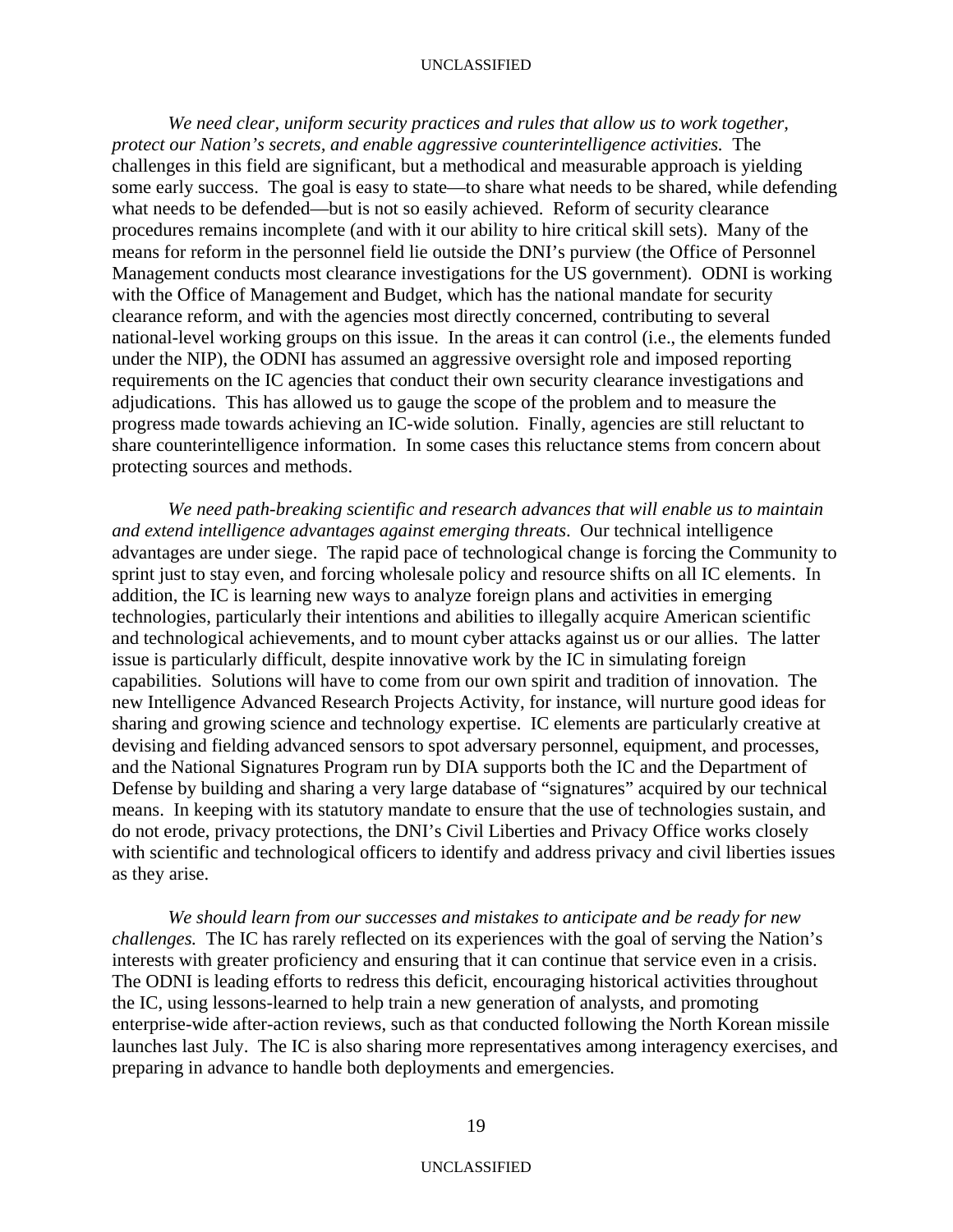*We are still eliminating redundancy and programs that add little or no value and redirecting savings to existing and emerging national security priorities*. The ODNI is making frequent use of the new budgetary powers granted by the Intelligence Reform Act to manage and shape the Community. The FY 2008 NIP is critical; it marks the first one that the DNI led all steps of the process. In other areas, the ODNI worked with the office of the Undersecretary of Defense for Intelligence to deconflict the NIP and the Military Intelligence Program (MIP), ensuring they are not duplicative and do not create gaps, and that the guidance they give their respective programs is harmonized. When IC programs or personnel are to be shifted across NIP programs, moreover, ODNI has worked with the departments and agencies involved to ensure that the moves can be done with minimal disruption to operations and capabilities. The ODNI implementation of the new acquisition powers is still a work in progress; its Milestone Decision Authority, for instance, pertains only to "major" programs funded in whole in the NIP. Nevertheless, the tying together of budgets, programs, plans, and strategy has created a powerful demonstration effect on the IC elements, several of which are now starting to model their own internal governance processes on the ODNI model. Crucial to this, also, has been the development of the aforementioned Integrated Collection Architecture inter-agency review process for all NIP- and MIP-funded technical collection programs.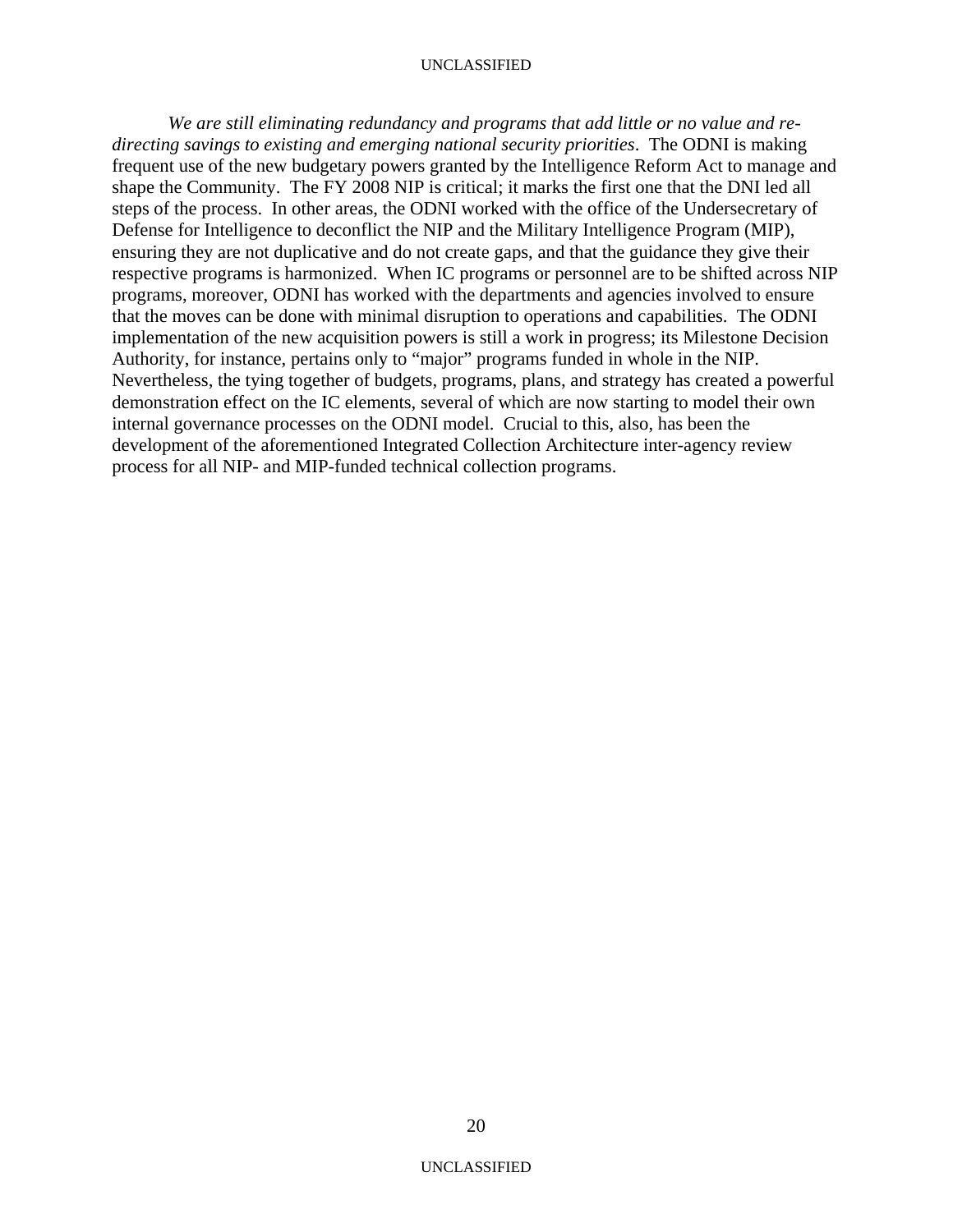## **Conclusion**

The IC has embraced the reforms of the past two years and is implementing them, resulting in improvements to all aspects of its work. Integration is not just a process between agencies; it is also a process within the agencies as we try to coordinate the insights and work of the various intelligence disciplines and processes. By its nature, this integration will be a long process, but its benefits are already being realized and creating increased support among the agencies and their customers for continuing the efforts at an accelerated pace. We are also seeing more clearly where the true challenges lie—and building the trust within the IC that will be necessary to address them.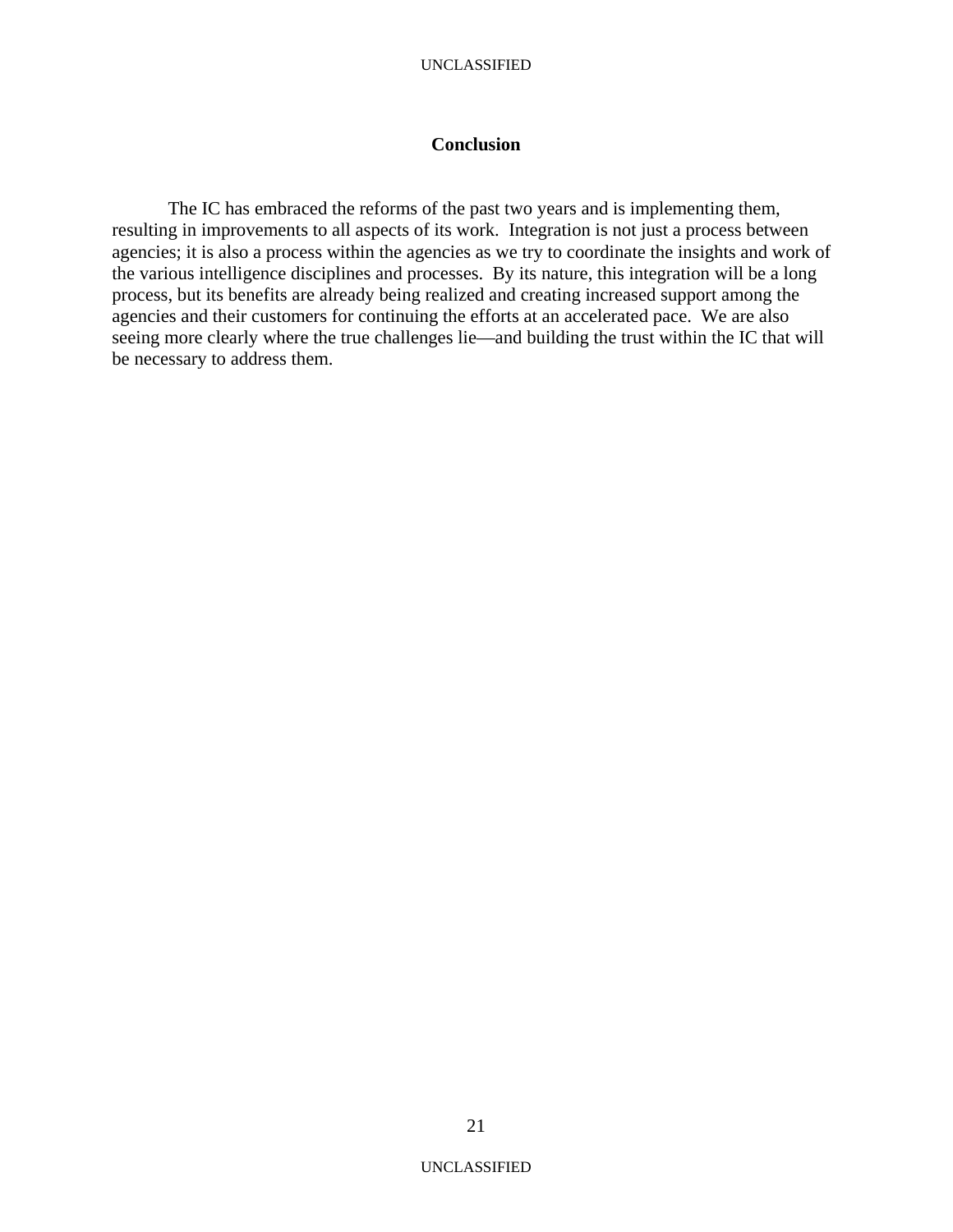## **Appendix: Organizational Change in the Intelligence Community**

The Intelligence Community (IC) in Fiscal Year (FY) 2006 saw significant growth of its central management capabilities. The task of the Office of the Director of National Intelligence (ODNI) is to enable all IC elements to do what they do best while integrating them into a more cohesive, collaborative, and effective Community. This vital organization-building work continued at a rapid pace over the last year, and it is worth recounting in some detail as it provides the backdrop for the successes and shortcomings discussed in the body of this report.

The progress made in FY 2006 built upon the achievements of the watershed events of the year before. Led by the Office of the Director of National Intelligence, the IC in FY 2005 implemented the broad changes mandated by the Intelligence Reform and Terrorism Prevention Act. We worked to better collect the right intelligence in the best ways possible with the establishment of the FBI's National Security Branch (NSB) and the creation of the CIA's National Clandestine Service. We strengthened our analytic work with a renewed focus on quality, objectivity, and timeliness. We began dismantling stovepipes through the creation of "mission managers" focusing on our hardest targets and most looming threats. And we developed a science and technology agenda that identified major unmet needs for the Community and focused our work against them. In short, we laid the groundwork for significant progress and reform.

In FY 2006 the ODNI grew from a fledgling staff overseeing several legacy offices into a functioning and integrated organization. It co-located most of its components in temporary quarters at Bolling Air Force Base in Washington, DC, and recruited staff to achieve the congressionally directed missions and functions of the ODNI. In so doing, it became more independent of the direct administrative support from the CIA that was essential to the initial establishment of the ODNI.

 Several IC agencies experienced significant changes as well. The CIA revised its management structures to reflect the adjustments to its responsibilities mandated by the Intelligence Reform Act. CIA grew rapidly, hiring a record number of new employees. Indeed, 40 percent of its workforce has been hired since September 11, 2001. The quality of its new hires is high, but ensuring they receive the appropriate training and develop expertise will be a challenge for several years to come.

 The Department of Defense (DoD) also undertook a major change to its intelligence effort, creating Joint Intelligence-Operations Centers (JIOCs) in each combatant command (and a complementary Defense JIOC in the DIA—which also operates as the US Strategic Command's JIOC). The JIOC system is intended to provide combatant commanders with the full spectrum of intelligence support from organic DoD and national systems and expertise, while providing access to national and tactical-level data and reports as broadly as possible among customers in the field, in theater, and in Washington. When North Korea launched a series of missiles in July 2006, the JIOC system demonstrated the value of an IC enterprise capable of integrating and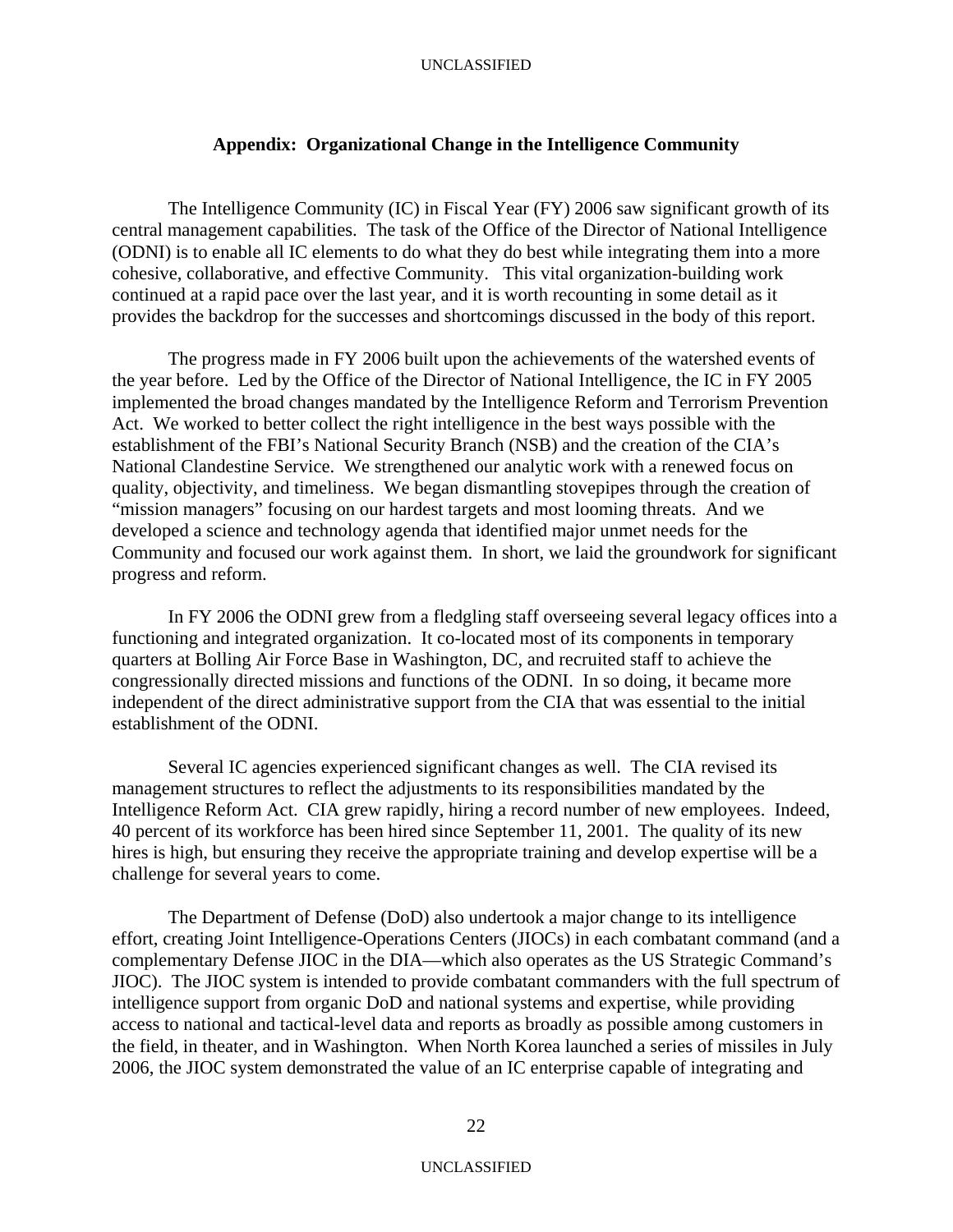synchronizing planning and execution for intelligence operations. The ODNI is maintaining a close relationship with DoD to ensure the JIOC concept succeeds.

 The FBI built up its new NSB. The NSB combines the missions, capabilities, and resources of the counterterrorism, counterintelligence, intelligence activities of the FBI, along with a newly established weapons of mass destruction element, into an integrated capability to address national security intelligence requirements through the collection of intelligence in the United States. These actions marked not just an organizational change, but changes in doctrine, policy, procedures, partnerships, and training.

Other elements of the IC also saw important changes. The Drug Enforcement Administration (DEA) returned to the IC in FY 2006. Through its new Office of National Security Intelligence, DEA will enjoy better access to valuable intelligence, and give IC elements greater insight into important law enforcement issues and activities. The Office has been given space and connectivity, and is busy hiring required staff. The Department of Energy (DOE) merged its intelligence and counterintelligence offices, and is also incorporating the National Nuclear Security Administration under the combined Office of Intelligence and Counterintelligence. Both of these moves in DEA and DOE were facilitated by budgetary actions undertaken by the ODNI. The departmental IC elements in general are much more engaged with the rest of the IC, sharing products and viewpoints more easily, and benefiting from better access to products from the larger agencies.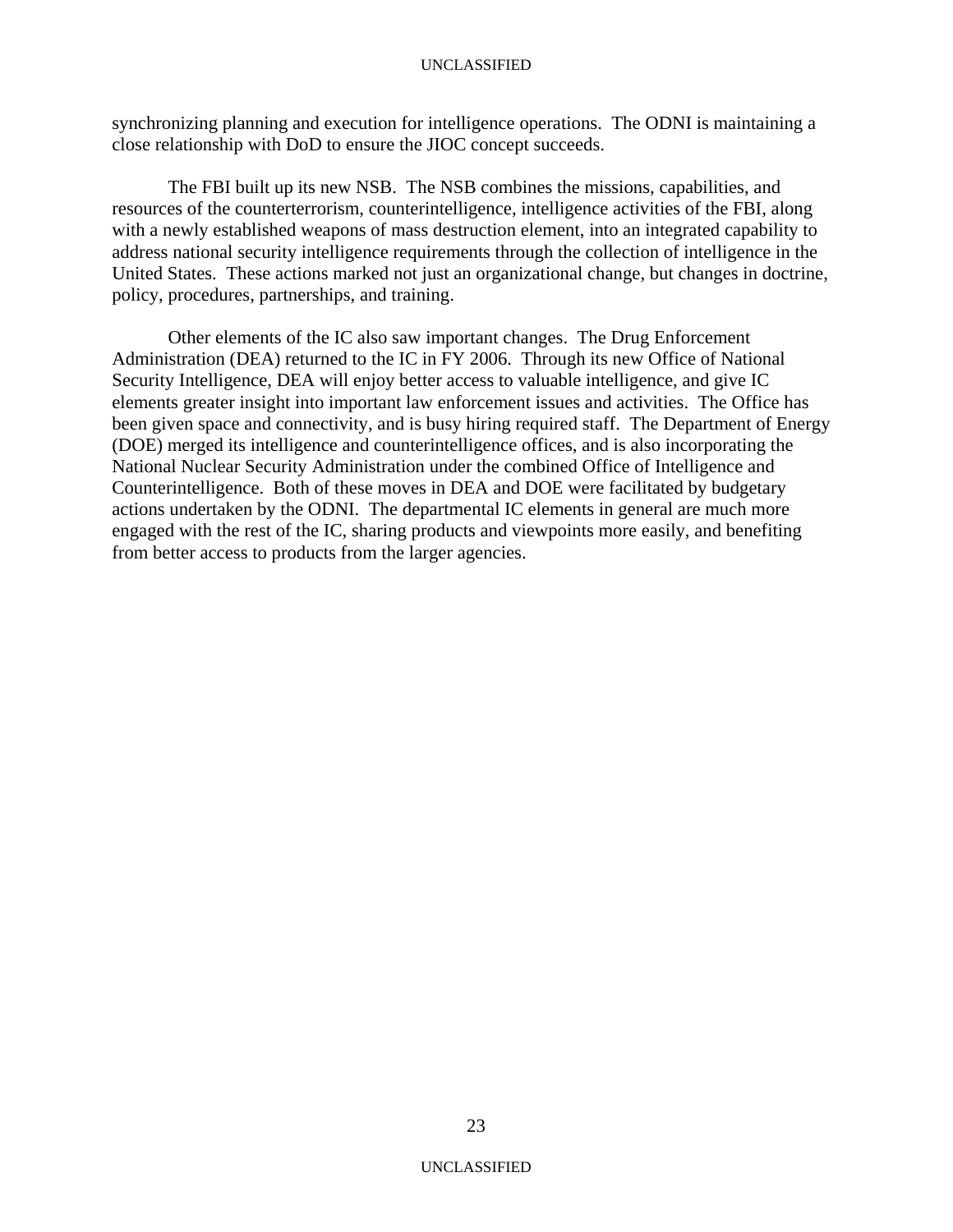# **Acronyms**

| <b>CIA</b>   | Central Intelligence Agency                                          |
|--------------|----------------------------------------------------------------------|
| <b>CIO</b>   | <b>Chief Information Officer</b>                                     |
| <b>DEA</b>   | Drug Enforcement Administration, Department of Justice               |
| <b>DIA</b>   | Defense Intelligence Agency, Department of Defense                   |
| <b>DHS</b>   | Department of Homeland Security                                      |
| <b>DNI</b>   | Director of National Intelligence                                    |
| <b>DOE</b>   | Department of Energy                                                 |
| <b>FBI</b>   | Federal Bureau of Investigation                                      |
| <b>FY</b>    | <b>Fiscal Year</b>                                                   |
| I&A          | Office of Intelligence and Analysis, Department of Homeland Security |
| IC           | <b>Intelligence Community</b>                                        |
| <b>ICA</b>   | <b>Integrated Collection Architecture</b>                            |
| <b>IED</b>   | Improvised explosive device                                          |
| <b>INR</b>   | Bureau of Intelligence and Research, Department of State             |
| <b>IRTPA</b> | Intelligence Reform and Terrorism Prevention Act of 2004             |
| IT           | <b>Information Technology</b>                                        |
| <b>JIOC</b>  | Joint Intelligence Operations Center                                 |
| <b>MIP</b>   | Military Intelligence Program, Department of Defense                 |
| <b>NCIX</b>  | National Counterintelligence Executive                               |
| <b>NCPC</b>  | <b>National Counterproliferation Center</b>                          |
| <b>NCTC</b>  | National Counterterrorism Center                                     |